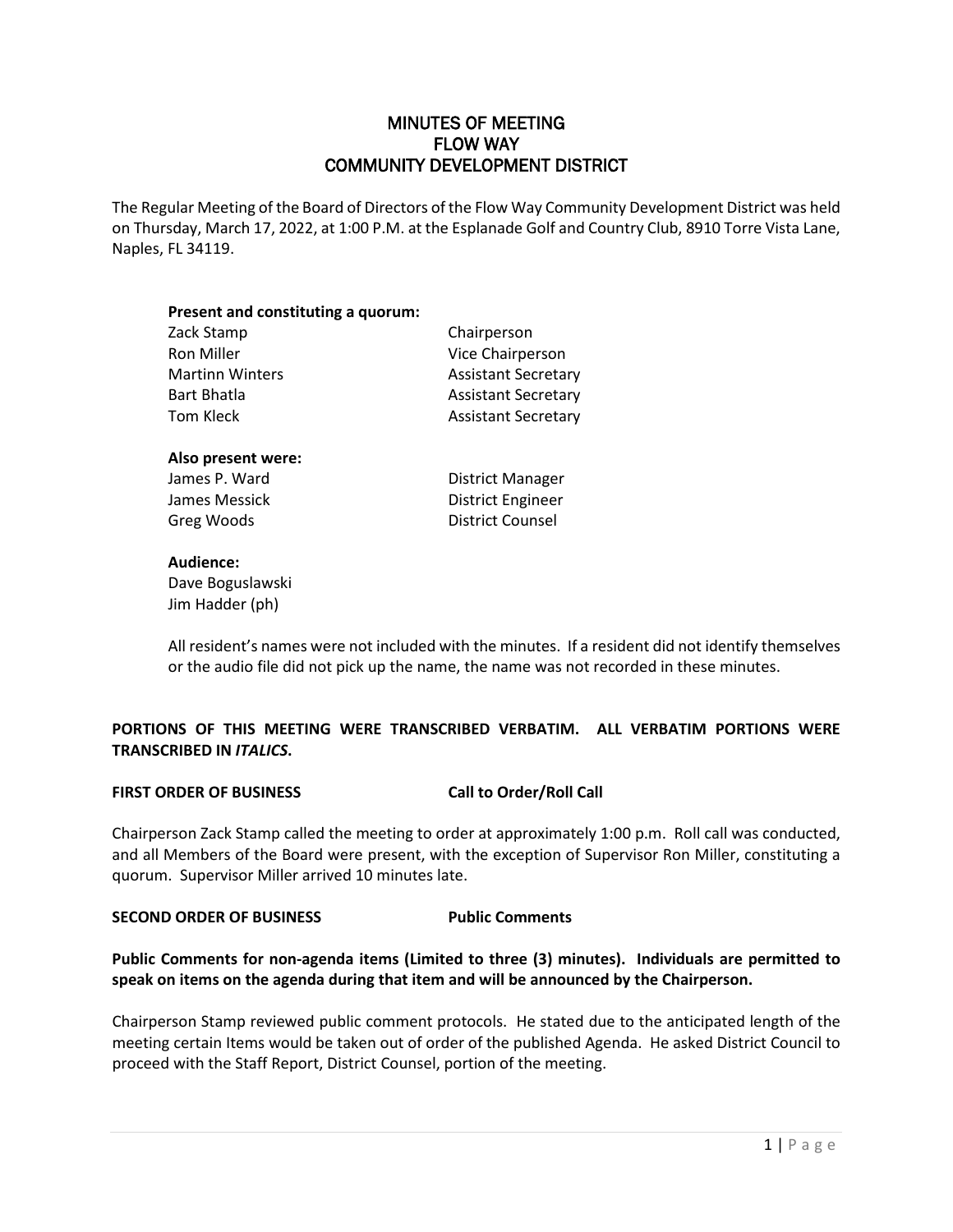Mr. Greg Woods indicated the HOA filed a revised answer in the lawsuit; the HOA did not file for a counterclaim but appeared via an answer. He stated the HOA changed their status and were no longer defendants. He reported under the case management plan, trial was set in the May/June trial docket; in the case management plan, mediation had to be completed prior to trial; therefore, he was trying to coordinate a date with Taylor Morrison in the first two weeks in April for mediation. He stated Mr. Stamp would be a representative of the Board but would have no power to bind the Board to any decision; a proposal would be brought to the Board during a shade session, discussed and voted upon. He stated a couple more depositions would be done of corporate Taylor Morrison. He stated discovery would be completed by the end of April. He stated the nonbinding arbitration was still set for April 26 and if they did not settle at mediation, and Mr. Stamp would attend the nonbinding arbitration.

Mr. Bhatla asked if the corporate persons being deposed belonged to the national Taylor Morrison corporate office, or the Florida Taylor Morrison corporate office.

Mr. Woods responded the Board was suing Taylor Morrison Esplanade, LLC., which was the entity who owned and owns property in the Esplanade development, as well as Taylor Morrison of Florida, Inc., which was Taylor Morrison's arm in the State of Florida.

Mr. Ron Miller joined the meeting via audio and indicated he was en route.

Chairperson Stamp indicated Item 6 would be discussed once Mr. Miller arrived. He stated the purpose of today's meeting was not to adopt a budget; therefore, the consideration of Resolution 2022-3 would be held until July when the Budget would be adopted. He asked if there were any items which would be discussed while waiting for Mr. Miller to arrive.

Mr. Tom Kleck noted Mr. Jim Hadder wished to speak about various lake concerns.

*Mr. Jim Hadder: Throughout the golf course, especially on the 16th hole, there are unusual growths. There are trees there that are dead and dying. They done belong in the littorals. They don't even belong on the golf course. They are kind of in the way. I was wondering if you would consider allowing the superintendent to remove anything that was non-littoral in fashion. I've shown pictures to Ron and Tom Kleck, and they don't belong there. So, at no expense to the CDD, if you could authorize the superintendent to remove those along the littoral banks, we would appreciate it.* 

Mr. Ward stated Mr. Hadder needed to meet with Jim Messick and if Mr. Messick approved then the undesirable plantings could be removed. No additional Board approval was needed.

Mr. James Messick stated that they could meet while the arborist was onsite to work together.

Mr. \_\_\_\_\_\_ 10:20 asked for photos and locations of the undesirable plants; he would ensure the plants were actually undesirable nuisance plants which could be removed.

Mr. Hadder stated the Grounds Committee, of which he was a member, was in a planning state, planning range expansion. He noted there was a section of the driving aqua range which was deemed to be eroded and could be filled in. He stated this eroded section was on the right side of the driving range between the range and Tee Boxes. He stated the preliminary bill to take care of the erosion would be \$39,000 dollars just to fill in and did not include the cost of building up the littoral banks. He stated it might be advantageous to both the CDD and HOA to include this cost in next year's budget.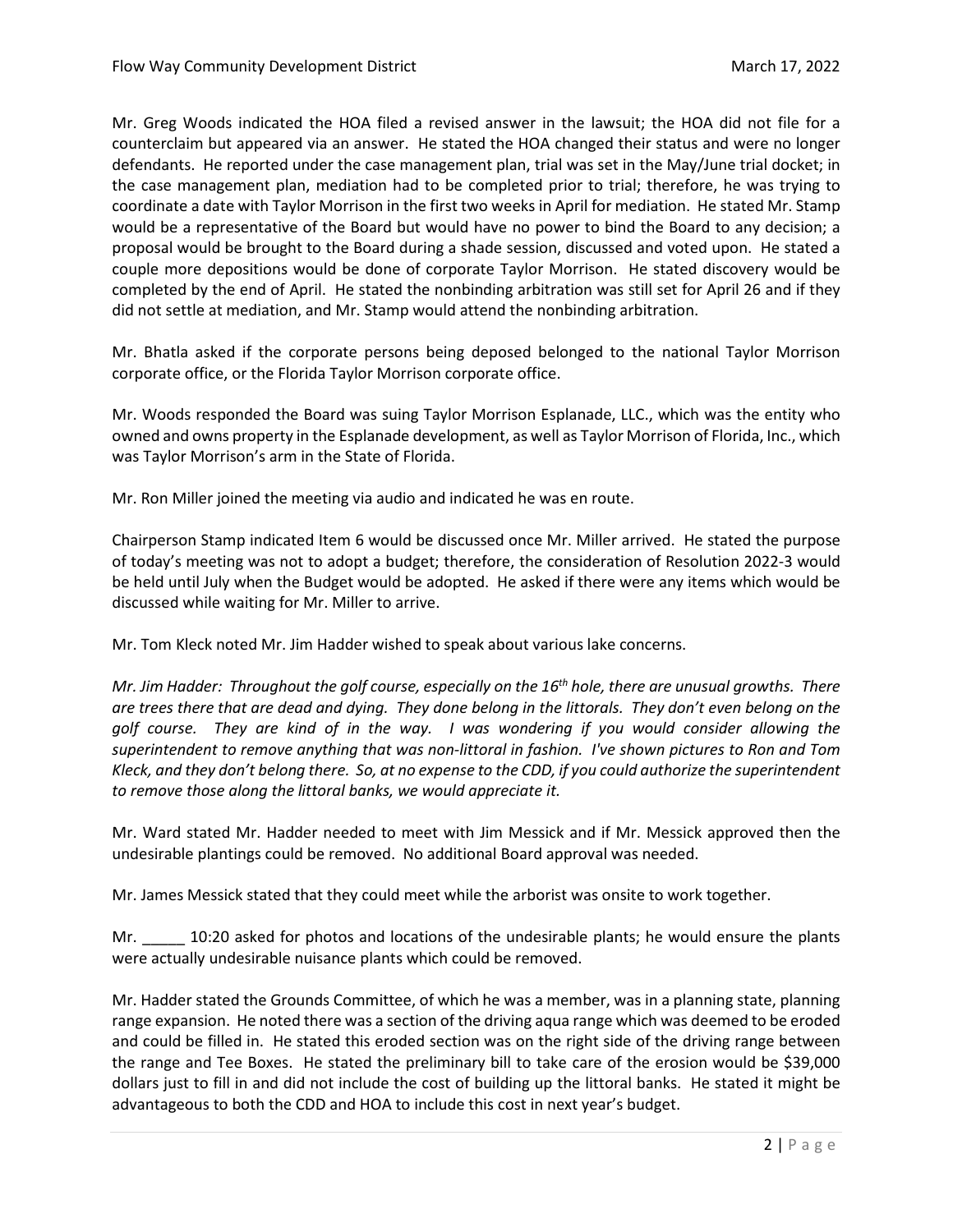Mr. Messick asked if the intent was to fill a portion of the lake which was eroded. He asked for a sketch of what Mr. Hadder proposed to do.

Mr. Hadder displayed a photo of the area and discussed what the plans were.

Discussion ensued regarding Mr. Hadder's recommendation. Most of this conversation was (indecipherable), no audio was picked up. There was approximately three minutes of lost audio at this point.

Chairperson Stamp noted audio was back and asked Mr. Ron Miller to discuss Item 6 on the Agenda: Supervisor's Request - Discussion of additional Taylor Morrison lawsuit for construction defects and deferred maintenance.

Mr. Ron Miller thanked the Board and Chairperson Stamp. He noted the court date for the lawsuit was fast approaching. He noted the Board had never had a discussion regarding how much money it wished to obtain through the lawsuit. He asked if there were any possibility of having this conversation off this record.

Mr. Woods stated the desired amount could not be discussed ahead of time; if a settlement was proposed by the other side, the Board could then be brought into a shade session for discussion. He stated discussing lawsuit money in a public session would create multiple problems for multiple reasons, and from a litigation standpoint, should not be done.

Mr. Miller asked if the judge or jury would ask what the CDD wanted.

Mr. Woods responded in the affirmative; he would be making a request for a certain amount of money based upon the testimony to date. He stated Mr. Tim Hall testified the amount of money needed to take care of the preserves in the future was in the \$3 million dollar range. He stated claims were made for past payments in an amount close to \$1 million dollars.

Mr. Miller stated he believed if Mr. Woods polled all five Board Members, Mr. Woods would receive five different numbers. He stated \$3 million dollars was just scratching the surface.

Mr. Woods stated the opinions of the Board Members did not matter in a court of law. He explained only someone with expertise in the actual cost of the environmental cleanup could make a determination.

Mr. Miller stated it was a matter of maintenance in perpetuity, not a matter of specific numbers. He noted the CDD had limited investment options; funding for a \$250,000-dollar annual maintenance cost in perpetuity would not be covered by \$3 million dollars.

Mr. Bhatla stated he understood the engineer would determine the operation and maintenance costs; however, an engineer could not make the necessary funding estimate; an actuary was needed. He noted he spoke with an actuary consultant who estimated more like \$8 million to \$10 million dollars would be needed. He recommended the lawyers bring in an actuary expert.

Mr. Miller agreed.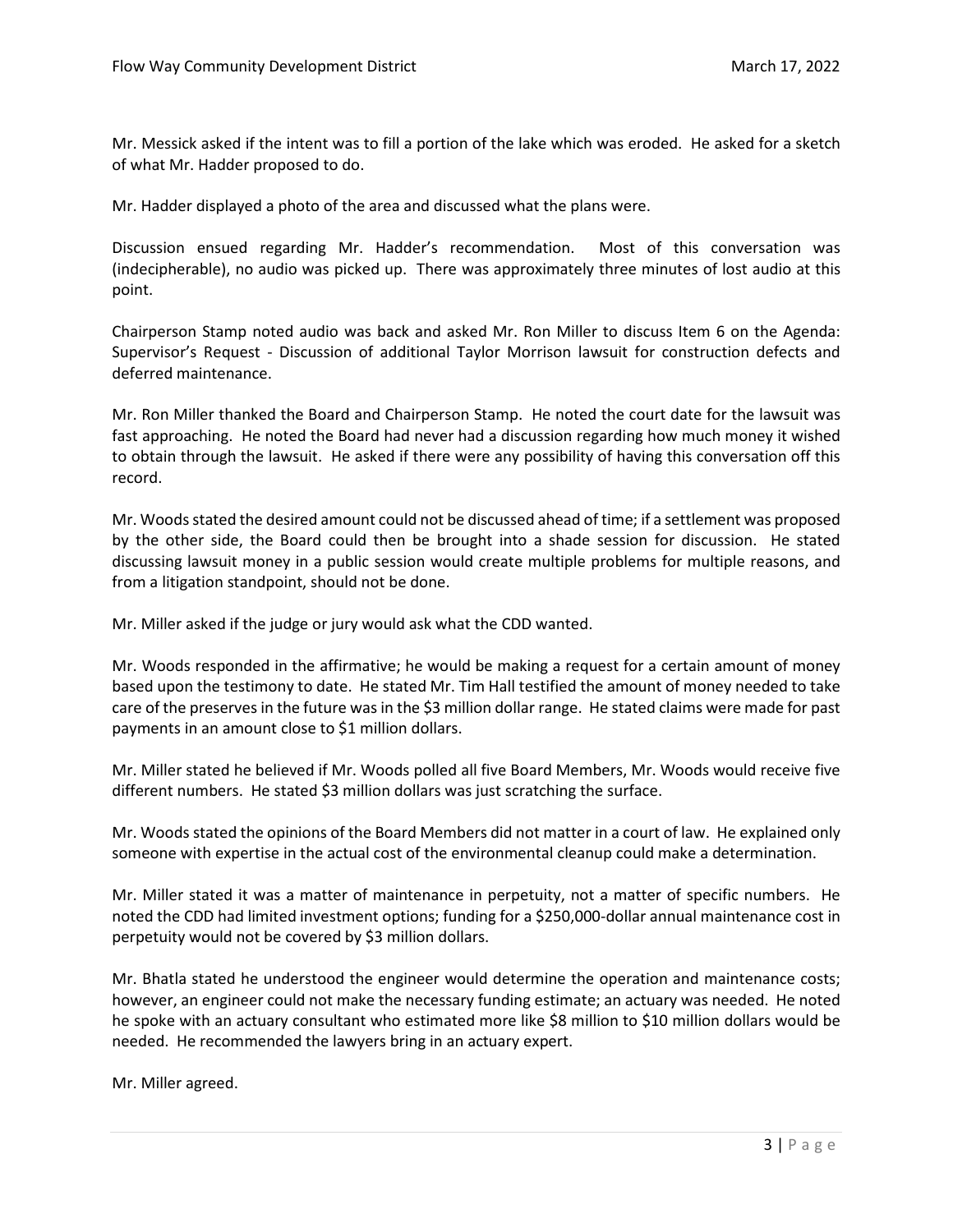Chairperson Stamp noted the Corps had mentioned it would apply a 2-3% interest rate.

Mr. Winters agreed indicating the Corps said the benchmark was 2%.

Mr. Miller stated the best circumstance would be if an offer were received and the shade session was entered. He stated it was important to hold this discussion. He noted the attorney needed a roadmap.

Mr. Woods explained the lawsuit was attempting to declare the transfer invalid, so Taylor Morrison would still hold the title to the preserves. He stated if this were accomplished, the \$3 million would become irrelevant. He noted whatever amount the Board indicated it wished to receive through the lawsuit was irrelevant as he was required to have an expert opine as to the cost of the remediation and ongoing maintenance expense, and another expert opine as to the calculation of the fund needed to maintain the preserves. He stated the interest rate used would follow the lines of what the Corps would typically use. He noted an expert could opine as to the percentages based on the Corps' numbers. He stated these would happen at trial. He noted in terms of settlement, when there was an actual settlement offer, then numbers could be negotiated and discussed; however, the opinions of the Board Members would be irrelevant for the trial. He stated he would try for the highest number possible, but at the same time you did not want to appear with a number which was too high and lose credibility.

Mr. Miller stated he wanted to discuss filing a second suit for construction defects. He stated in August of 2018 Taylor Morrison lost a \$17.3 million dollar suit to Aqua Lakes Community Association and in November 2021 Taylor Morrison lost a \$35 million dollar suit to Poinciana CDD. He noted Taylor Morrison had two other lawsuits pending against them. He discussed the motion he made and withdrew during the last Board Meeting regarding filing a second lawsuit for construction defects.

Mr. Woods stated the judge ruled a separate suit would have to be filed regarding any defective construction issues.

Mr. Miller stated he felt this should be done sooner rather than later. He noted the Board now had significant numbers it had to assess to the residents because of Taylor Morrison. He stated while it would be wonderful to file a joint suit with the HOA for construction defects, he did not want to wait for the HOA if the HOA were not ready to file. He stated he wanted to have this second suit filed before entering the courtroom for the first suit. He noted he understood the Board did not have a lot of money to spare at this time, but he did not feel it would cost much to just file the suit; the time and money came later with due diligence, discovery, depositions, etc., and this could be deferred until the funds were available. He asked how the other Board Members felt about this idea.

Mr. Winters stated (indecipherable).

Mr. Woods indicated he could not hear Mr. Winters.

Chairperson Stamp stated Mr. Winters was saying in effect, the Board already authorized a second lawsuit as it authorized trying to amend the lawsuit to add the claims.

Mr. Woods stated Mr. Miller was correct, a second suit could be filed, and it would not be expensive to get the filing done; the costs came later. He stated if the Board wished this to be done, he could file the secondary suit relatively quickly. He stated Counsel's preference was to try and file this suit with the HOA as a plaintiff. He noted the HOA was hopeful to be ready to file suit in 6 to 8 weeks; from a strategic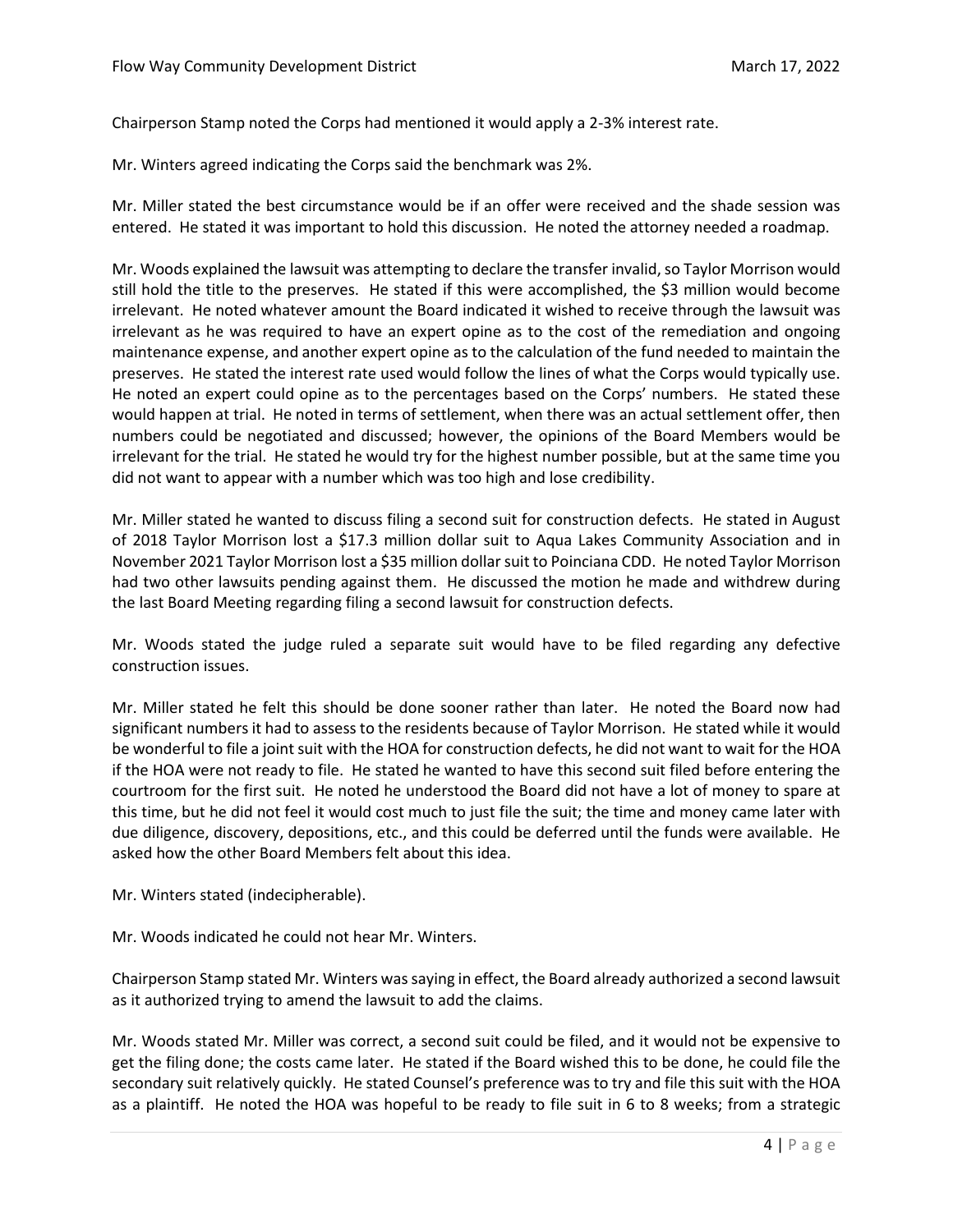standpoint he would like to be joined with the HOA in the same suit, but this might not occur for a couple of months or longer; therefore, if the Board wished to proceed with filing the suit this could be done.

Mr. Kleck stated he felt hearing Taylor Morrison was losing other cases was a good indication the CDD had a good chance of winning its case as well.

Mr. Bhatla stated he felt authorization to file a construction defect suit had already been given. He stated before increasing the residents' assessment the CDD needed to show it was taking action and it needed to show cause for why assessments were being raised. He stated he was watching corporate Taylor Morrison carefully and watching the Taylor Morrison annual reports. He noted Taylor Morrison seemed to be underrepresenting its potential environmental liabilities. He stated he felt the SEC would not be pleased.

Chairperson Stamp discussed reporting rules as related to the SEC.

Mr. Bhatla discussed ESG and the Taylor Morrison Corporation. He noted Taylor Morrison had eight presidents and the President of Taylor Morrison of Florida may or may not communicate with the Corporate Office.

Mr. Ron Miller stated he did not know whether the President of the Taylor Morrison Corporation knew of the lawsuit specifically, but he knew the President of Taylor Morrison in Phoenix was aware of the situation. He noted he wrote the President of Taylor Morrison in Phoenix a letter a long time ago.

Chairperson Stamp stated he agreed he was given the authority to move forward with filing a second lawsuit; it was more a judgment regarding tactics and strategy that this was delayed. He noted it was the advice of Counsel, and he agreed, that it was better to wait and file with the HOA. He noted at some point it may be necessary to move forward without waiting for the HOA, but he did not feel this was necessary yet. He stated if the case went to trial in June, and there was an excellent chance the trial would be postponed, the secondary case could be filed the week before the trial and there was plenty of time to wait for the HOA to be ready to join the case. He added if the purpose was to show the public the CDD was trying, the Budget was not going to be adopted until July and the construction defect case could even be postponed until July. He noted there had been discussion between CDD counsel, HOA counsel, and the HOA. He stated it was possible, in the next 60 days plus, which would still be before the June trial date and the July budget public hearing, even if filing a joint case with the HOA fell through, the CDD could still accomplish its goals.

Mr. Ron Miller suggested not taking any action today but perhaps during the April Board Meeting this could be considered again, and he might make a motion during the April meeting to file suit no later than May 31, 2022.

Chairperson Stamp thanked Mr. Woods.

### **THIRD ORDER OF BUSINESS Consideration of Minutes**

#### **February 17, 2022 – Regular Meeting**

Chairperson Stamp asked if there were any corrections to the Minutes; hearing none, he called for a motion.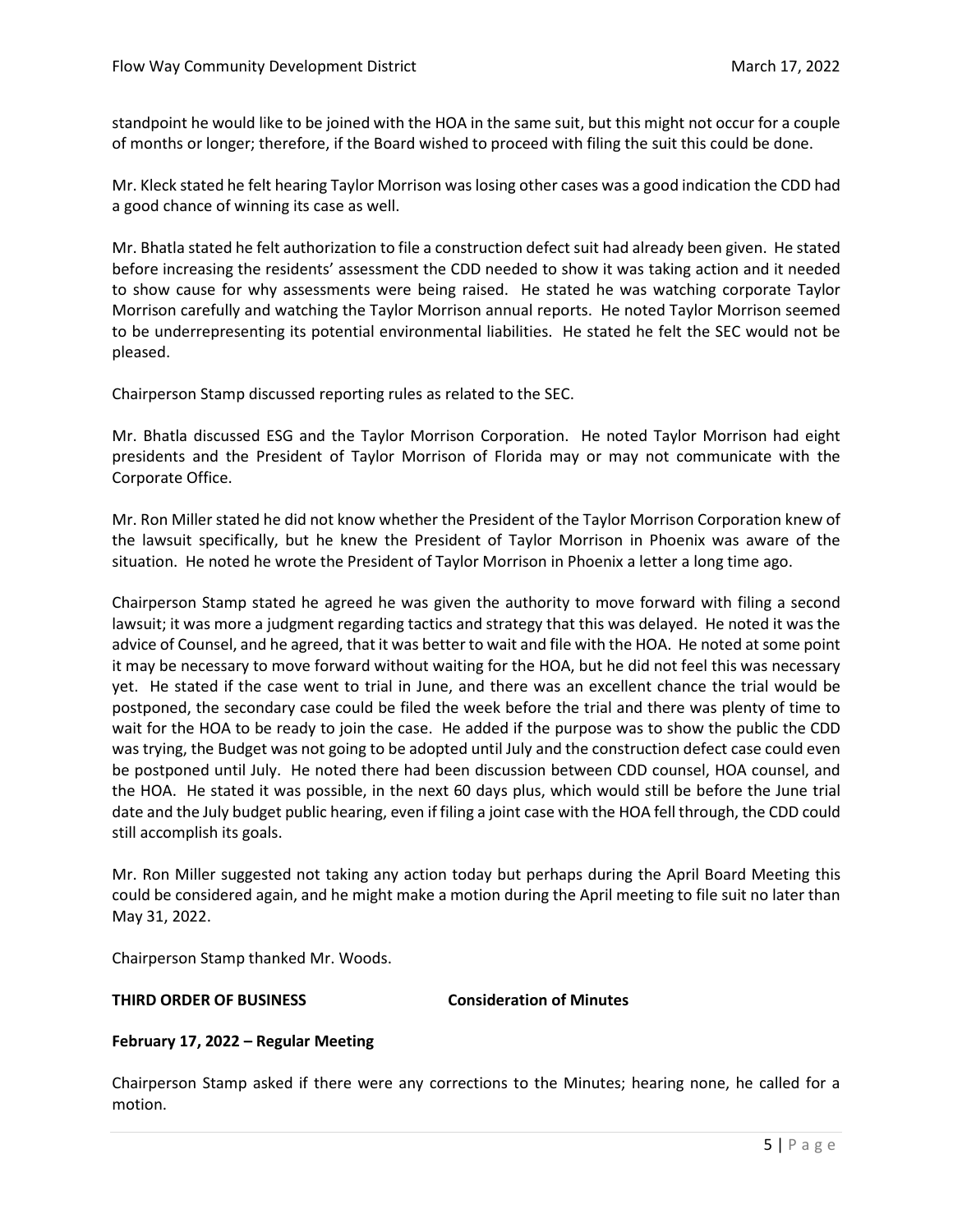**On MOTION made by Mr. Tom Kleck, seconded by Mr. Bart Bhatla, and with all in favor, the February 17, 2022, Meeting Minutes were approved as amended.** 

**FOURTH ORDER OF BUSINESS Consideration of Resolution 2022-2** 

**Consideration of Resolution 2022-2, a resolution of the Board of Supervisors of the Flow Way Community Development District: (i) approving the execution and delivery of two applications to the South Florida Water Management District requesting a transfer of an existing Water Use Permit from Taylor Morrison to the District; and (ii) authorizing the District Manager to sign or execute such additional application documents as are necessary or required in connection with obtaining further approvals of any modifications to the Water Use Permits**

*Mr. Ward: This is the authorization to transfer the existing water use permits for the irrigation system within all of Flow Way from its current ownership, which is Taylor Morrison, to the CDD. We deferred it for a couple of months. I think Bart was going to go look at some items with respect to that permit along with Jimmy and they are in concurrence it is time to move forward with transferring those water use permits over to the CDD.* 

Mr. Messick agreed it was appropriate for the CDD to maintain and take responsibility for ownership of the irrigation consumptive use permits.

Mr. Kleck asked about potential expenses as a result of this transfer.

*Mr. Bhatla: It is only the fee involved, which is \$100.* 

Mr. Kleck discussed his previous experiences with a different HOA in which the HOA took over responsibility for the fountains in the neighborhood which ended up being a tremendous expense to maintain.

*Mr. Ward: Yes. There is a substantial expense for the District to get into the business of maintaining the assets it owns. This irrigation system is one of those assets. We will incur a significant expense as a part of the 2023 budget for which we will get into all of the costs of that, including the irrigation system, when we talk about the budget. We do have estimates of that, and if you don't mind, we will do that as a part of the budget process.* 

*Mr. Winters: Should we know what that number is before we vote to take it over?* 

*Mr. Messick: We have looked at the assets. We do know that one of the reuse pumps is being looked at today, so we will find out the cost to get that back up and running this week.*

*Mr. Ward: I want to point out, because Martinn's question is good, we already are maintaining these assets. All of the assets of the District have come into the CDD basically as of January 1 of this year, so all of the expenses, the reuse/irrigation system, the stormwater system, the lake banks, littoral shelves, entranceways, the fountain, roadway, bridge, landscaping, etc., all are in the CDD and being maintained by us right now. So, this facility is a CDD facility. All we are doing with respect to the permit is just ensuring*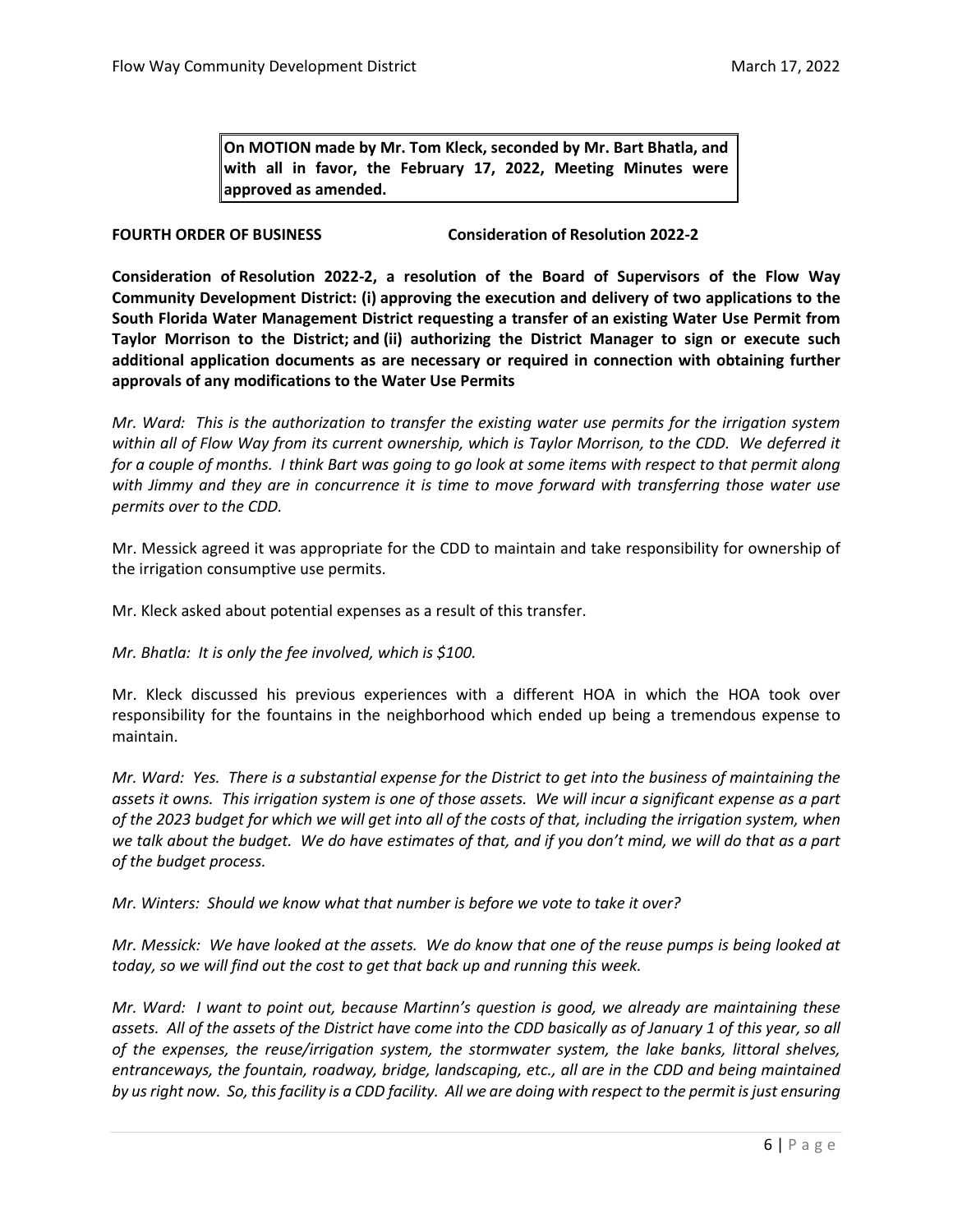*that 374 million gallons of irrigation water that's in this community is permitted correctly on a going forward basis. We can always change the permit. That's clear we can do that. That permit is integral to, and important to, the integrity of the assets of this entire community and has to go somewhere, so it has to get out of Taylor Morrison's name and come to the CDD. The cost of the maintenance, whether the HOA does it or the CDD does it, is not insignificant.* 

Mr. Winters asked if there were any deferred maintenance or construction defects associated with the asset.

*Mr. Ward: As a part of your budget process, we are going to go through all of the capital elements that need to be repaired, replaced, etc. I don't really see any major issues with the reuse/irrigation system. We do obviously have some problems with it at the moment, which are being worked on and repaired, but we will get into that with the budget process. These are minor at the moment.*

*Mr. Bhatla: I think it is reasonable to ask our engineer to prepare a brief report indicating the expense that we are learning about, like an information item, so the Board Members are aware of the cost. Everything you said was appropriate. It has to come to us.* He asked for a report including information about the ground wells, etc., the replacement and repair costs, etc.

Mr. Ward indicated this could be done.

Mr. Dave Boguslawski indicated he had information regarding the pump which was inspected.

Mr. Ward asked him to defer this until later in the meeting.

Chairperson Stamp called for a motion.

**On MOTION made by Mr. Bart Bhatla, seconded by Mr. Tom Kleck, and with all in favor, Resolution 2022-2 was adopted, and the Chair was authorized to sign.**

FIFTH ORDER OF BUSINESS **FIFTH ORDER OF BUSINESS** 

# **Fiscal Year 2023 Budget Plan and Five (5) Year Capital and Asset Evaluations**

*Mr. Ward: I am required to prepare and present a budget to you on or before June 15th of each year. At some point during the process, you have to approve it so we can set a public hearing and do the mailed notice requirements. Conceptually, the process would be that we would start that process today by reviewing your proposed budget. We will have today, April and your May 19th Meeting for purposes of review of the budget. At the main meeting you will need to make a decision on, for lack of a better term, approval. It does not bind you to anything, but it merely allows Staff to proceed forward to your public hearing. Then in June we will do the mailed notices and at the July meeting you adopt the budget. Approval lets you move forward, and adoption puts in place the assessment rates and the programs with respect to your budget. Today, we are going to start that process with you and in preface to actually preparing the budget, you had authorized in the latter part of 2021, Calvin Giordano (CGA) to prepare a number of reports for that outlined the status of the existing assets, values of our existing assets, five year*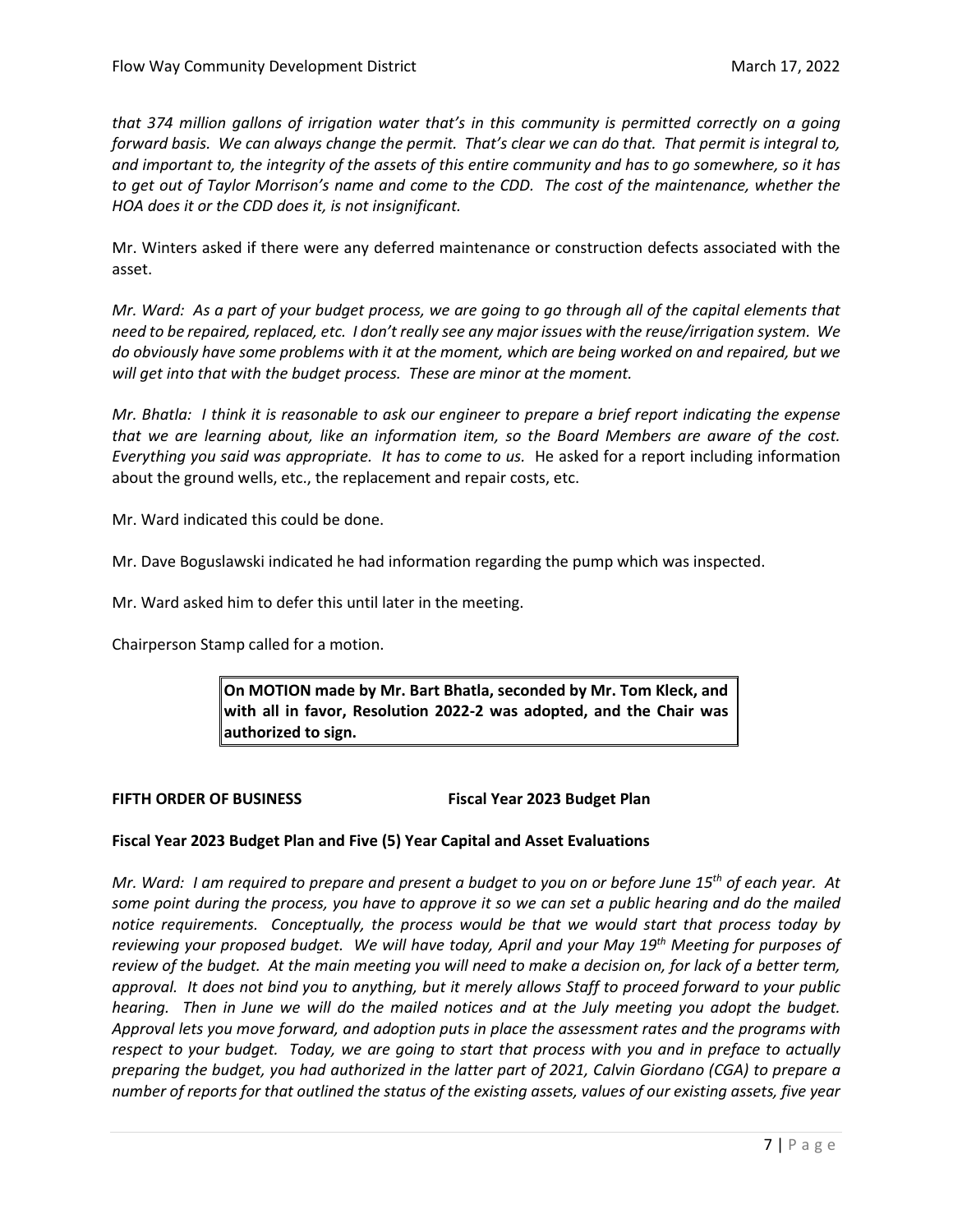*capital plan for all of those assets, what needs to be done on a short term basis for 2023, and on a five year basis for the restoration of all those assets, and how to handle that on a going forward basis. Then one they finish that with you, I will get into the financial impacts of the plans that have been prepared for you by CGA for all of your assets. We will start with Jimmy with his three reports and when he's finished, I will summarize that with a review of your proposed 2023 budget. All of the information and the costs that he has in his reports then fall into your proposed budget for 2023.* 

## **I. Calvin, Giordano & Associates – Capital and Asset Reports**

- **a. Capital Improvement Program**
- **b. Asset Replacement Cost Report**
- **c. Stormwater Erosion Report**

Mr. Messick discussed his process including investigative work researching various permits. *With regard to the environmental resource permit through South Florida Water Management District, there were quite a few permits. There was a family of 22 applications that have been submitted to the District for approval. Originally in 2002 the original PRP was submitted. It's application 000518- 10. Since the original permit there have been various permit extensions and compliance minor mods that were submitted, until 2012 in November, the conceptual approval and (indecipherable).* 

Mr. Messick continued to discuss the various permits which were approved and modified over the years. He indicated he also researched the plats submitted to Collier County which outlined what parcels and what dedications were required for the HOA, Esplanade Golf and Country Club of Naples, Inc., Collier County Water and Sewer District, Collier County, Public Utility Easements, North Collier Fire Control District, and reserves to the developer. He explained this research allowed him to do an inventory of the assets. He reported assets included the drainage system, irrigation system, entry feature, entry roadway, and landscaping. He reported the drainage system consisted of lakes and canal banks, pipes, and structures; the irrigation system was primarily the pump house, pumps, controls, irrigation mains; the entry feature was the roadway, landscaping, curbing, striping, signage, marquis sign, and fountain at the entrance along Immokalee; and the landscaping included the landscape buffers and internal common elements identified.

Mr. Messick indicated his first report identified what the asset replacement costs were; the total projected asset replacement costs were estimated at \$12.2 million dollars. He noted these numbers should be updated annually to account for construction and District changes due to inflation, labor rates, material availability, taxes, and insurance. He noted the purpose of this report was to provide the CDD with asset replacement construction costs in order to establish a capital reserve program. He discussed the irrigation pump house and system; the pump station located northeast was well landscaped and the overall irrigation reuse system used surface lakes for withdrawal for irrigation systems through the community. (Indecipherable). He reported the Hatcher parcel had a separate system which had its own pump station, valve, motor with electrical and filter, and included its own mains. He discussed the stormwater drainage system which included the control structures, weirs, culverts, drainage structures, littorals, pipes, etc. He discussed the next asset, the entry feature, which included paver brick roadway, curb and gutter, pavement markings, signage, marquis sign and entrance water fountain. He stated lastly was the landscaping and a map was included which identified the landscaping areas. He discussed the various landscaping buffers. He stated the report also included pictures of the various assets.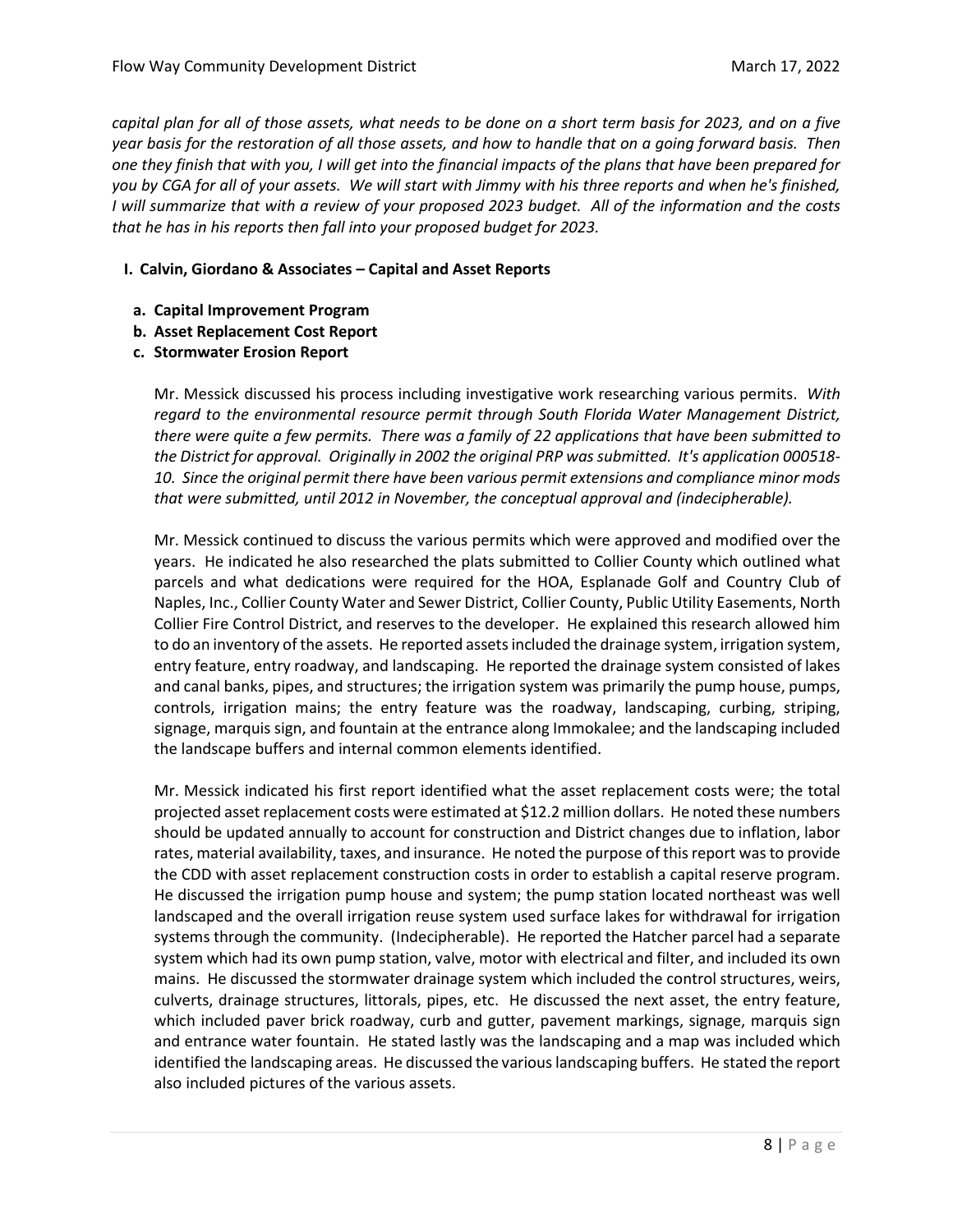Mr. Messick reported in order to develop an accurate 5-year Capital Improvement Plan (CIP), all the permit conditions were taken into consideration. He discussed the condition of the lake banks noting the easements and slopes in the community had deteriorated and been compromised by weather and wave erosion, as well as installation of downspout yard drains. He noted rip rap was installed to help with erosion, but he recommended not allowing any future installation of downspout yard drains. He stated the homes, or the affiliated association, would be responsible for rectifying these downspout conditions prior to lake bank restoration. He discussed the footage per lake which would require corrective action or reconstruction, explained the materials required for lake restoration, and the fiscal impact of providing these improvements. He noted the permit held the CDD responsible for correcting erosion. He discussed lake bank erosion restoration options and costs. He noted dredging or recovering the fill which had been eroded, and re-grading the lake banks, particularly into Geotubes, was the recommended option as it was the least intrusive and disruptive to residents and cost \$49.50 per foot, totaling \$618,629 dollars. He stated these numbers were also included in the Capital Improvement Plan based on the lake erosion evaluations and ratings identified; rating was from 1 through 5, with 5 being worst with over 30 inches of lake bank restoration necessary to meet permit conditions. He stated GIS prepared maps for review. He noted there were tables which identified necessary lake bank restoration and costs per lake. He stated the cost for littorals were also included in the CIP.

Mr. Messick stated the last item prepared was a Capital Improvement Program which was a "cliff notes" of all the CIP projects. (Indecipherable). He read the executive summary: "The Capital Improvement Program establishes, prioritizes, and plans funding for programs to improve existing infrastructures and facilities. CIP promotes better use for the CDDs limited financial resources, reduces costs, and assists in coordination of community asset maintenance. The CDD's CIP is a five year program which identifies the major expenses over and above routine annual operating expenses. While the CIP serves as a long-range plan, it is reviewed and revised annually. Priorities may be changed due to funding opportunities or circumstances that cause more rapid deterioration of the community's asset." He indicated the Capital Improvement Program included the capital improvements proposed in the budget for Fiscal Year 2023 through Fiscal Year 2027. He discussed the different sections of the Capital Improvement Plan including stormwater management services, erosion restoration, drainage pipes, internal and external preserves, irrigation pump station and community (indecipherable). He noted the Program outline included who, what, where, when, and why for each project.

Mr. Kleck asked when his lake would be fixed. He noted the report indicated it would only cost \$1,485 dollars to fix his lake.

Mr. Messick responded his lake was projected to be fixed in 2027 as it was a small lake with little erosion.

Mr. Kleck asked what the \$1,485 dollars would fix.

Mr. Messick responded the slope of the bank would be restored to permit requirements.

Discussion ensued regarding the reports presented by Mr. Messick; a previous estimate of \$500,000 dollars to bring littoral plantings up to permit requirements; and the investigation of lake bank littorals revealing there were no littoral areas missing; all littoral plantings were up to and exceeding permit requirements.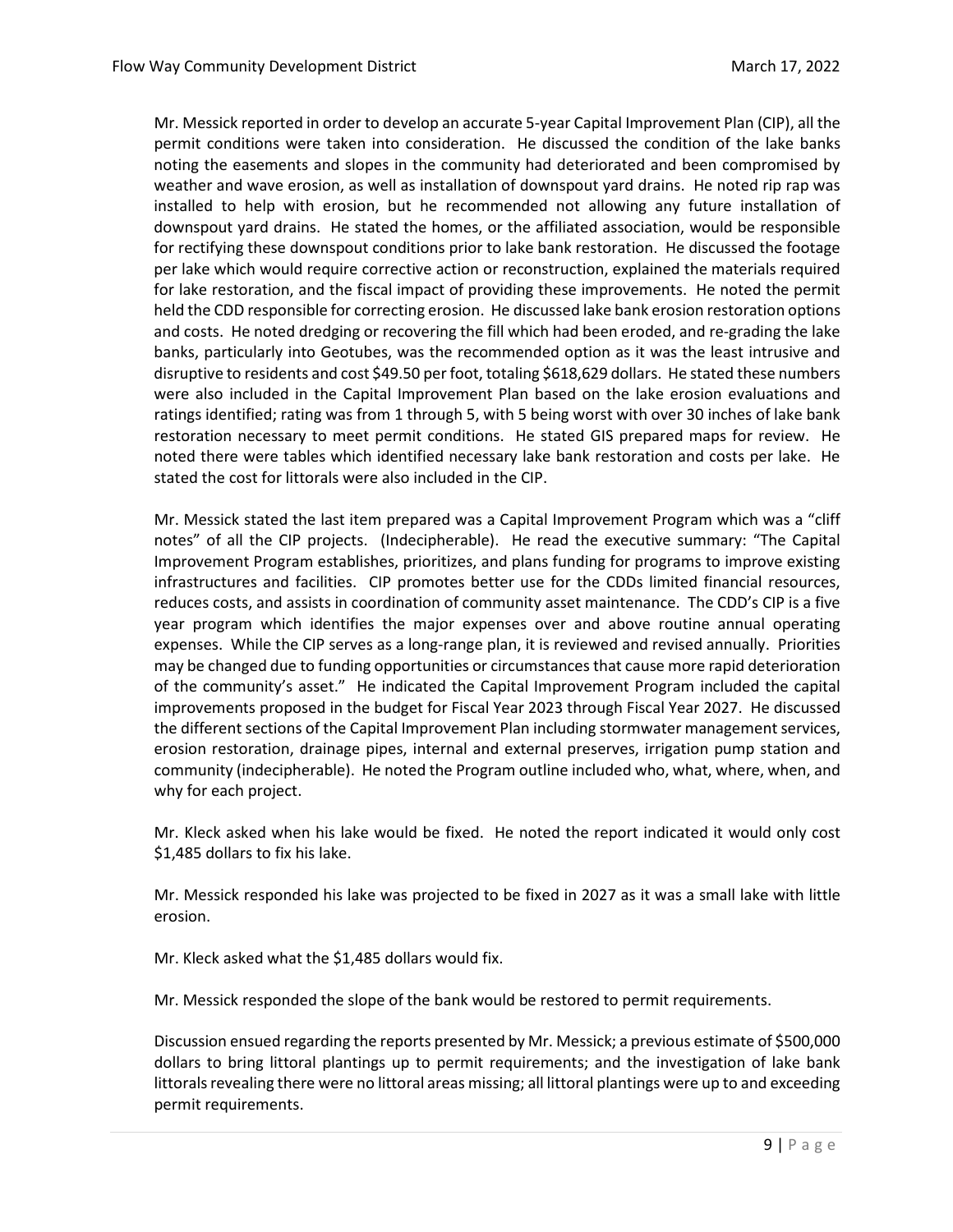Mr. Messick indicated the CIP included lake bank erosion restorations, littoral plantings, drainage pipes and structures. He explained the immediate actions needed in pipes and structures were identified, as well as lake bank restoration.

Discussion ensued regarding littoral plantings, permit requirements for littoral plantings; and the lake maps including permitted littoral plantings.

Mr. Messick noted not all lake banks were required to have littoral plantings.

Mr. Kleck noted the Audubon Golf Course, which was also a Troon property, and the lakes at the Audubon were gorgeous. He discussed the flowering littorals around the lake and the clear water. He asked if anyone had contacted the Audubon regarding how it was maintaining its lakes. He stated he felt whatever plan the Audubon followed was clearly working very well.

Mr. Messick responded he had not communicated with Audubon.

Mr. Kleck asked if it would be possible to communicate with Audubon.

Mr. Messick responded in the negative.

*An unidentified member of the audience stated: You have to keep in mind too, the developer giving you a starting point of what they were required to do, so maybe they have gone and done further enhancements on top of that. What we've found is that the plants are all where they are supposed to be and there are additional plants around portions of the lake in addition that have either volunteered or were over planted. They are also all the same plant more or less, 80% to 90% of the littoral plants are spikerush and cordgrass.* He noted there were some littoral plants which did flower in some of Flow Way's lakes, but this was not widespread, while Audubon may have had mostly flowering littorals permitted and planted.

Mr. Ron Miller made comments in regard to other communities using creeks to control the water levels in the lakes.

*Mr. Messick: You see, with stormwater setups that are setup with positive inflow and a discharge, you will get the clearer water, it will pass through to make it a little bit cleaner. In this case the Flow Way canal on the outside is what's leading water from the preserves to the north to the Cocohatchee canal on Immokalee and we don't reap the benefits of that fresh water coming in. The Flow Way is not feeding our lakes, but it is connected. We have overflow control structures that discharge to the canal. Typically, you are going to see water leaving, not water coming in.* 

*Mr. Winters: This is a 5 year plan, and I assume there are assets whose lives last longer than 5 years. My question is, for those long-lived assets, are we establishing preserves, or should we be establishing preserves, to replace some of these more expensive items that are going to fail in year 6 or 10?* 

*Mr. Ward: In my perfect world the answer is absolutely we should be doing that. But we are operating on a cash basis.*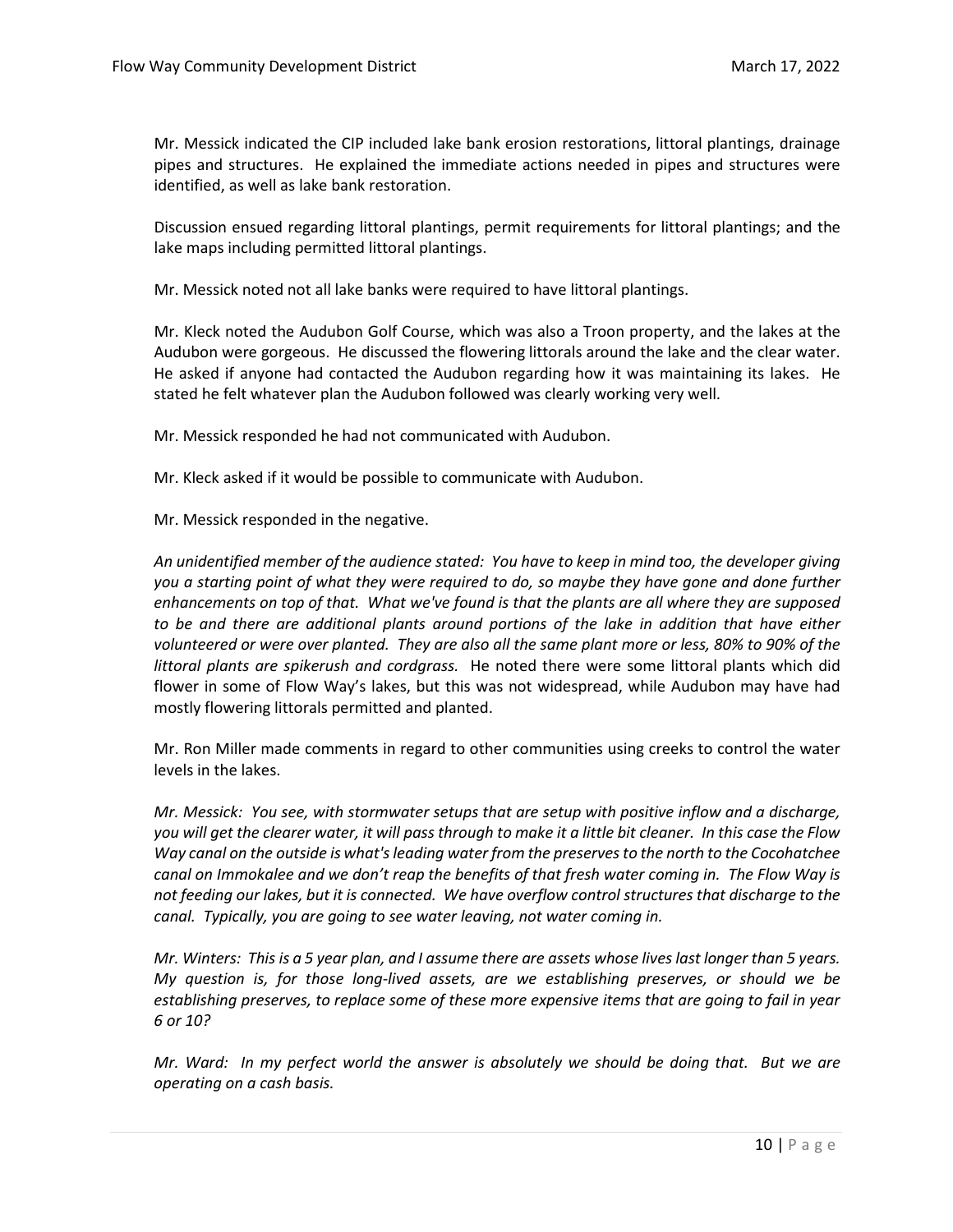*Mr. Winters: Is it worth setting up a contingency (indecipherable)?*

*Mr. Ward: I don't think it's large enough to really need it. If we did it, in a project this size, it's going to be a \$150,000 dollar a year addition to your budget for that kind of a reserve. I don't think we need it right now. I think in three years we could take a look at that.* 

*Chairperson Stamp: Part of it will be how the lawsuits come out.* 

Discussion ensued regarding the necessity of setting up a reserve account; and revisiting the reserve account in a few years.

Mr. Ron Miller asked a question to Jimmy Messick and made some comments regarding assessments on the residents increasing, while looking at a 5-year plan that instead of killing everyone on year one, looking at options of moving items from the budget by priority.

*Mr. Messick: The priority level is based on how much erosion the lakes have, so lakes 12, 20 and 21 were put in front of lakes 7 and 8 because they have more erosion to them, but certainly the Board, if you want us to move one in front of the others, the work could be done. (Indecipherable) could make the case to let them do the improvements and they will come in and finish the lake bank restoration after they're done, whether that's in 2024 or we can push it back to 2025. We have the time to decide that. This discussion is good because that wasn't considered in our –*

*Mr. Miller: Or we can leave things just the way they are, and make those decisions at that time?*

*Mr. Ward: The answer is yes. We can do that. If you look in the 2023 capital program, we do keep a contingency. I'm keeping a contingency item within the erosion restoration, so there is a \$10,000 dollar contingency item in here, plus what we don't know right now is whether lake 11 and lake 21 are going to be at those total numbers. They might be under; they might be over. So, we have some leeway. It's not going to be October, November, December, January leeway, but maybe by March or April next year we will have a better understanding of whether we can actually say yes to moving it, but conceptually we can make those kinds of changes on a going forward basis. It's just something we should look at maybe after the winter.* 

*Mr. Messick: It's worth mentioning that we will put out an RFP for contractors to bid on for all five years, so we will that will hold those pricing down they will have to stay to those prices for that period and see those prices now.* 

*Mr. Miller: I just wanted to make sure that we have the opportunity to cooperate in the (Indecipherable).*

*Chairperson Stamp: We have pretty good transferability between lines. We can pretty much move stuff around, but we have to have a good rationale for doing it.* 

*Mr. Bhatla: I got the impression that the lakes and littorals we got from the developer were in good shape, in other words they complied with the permit requirements.* 

*Mr. Messick: yes.*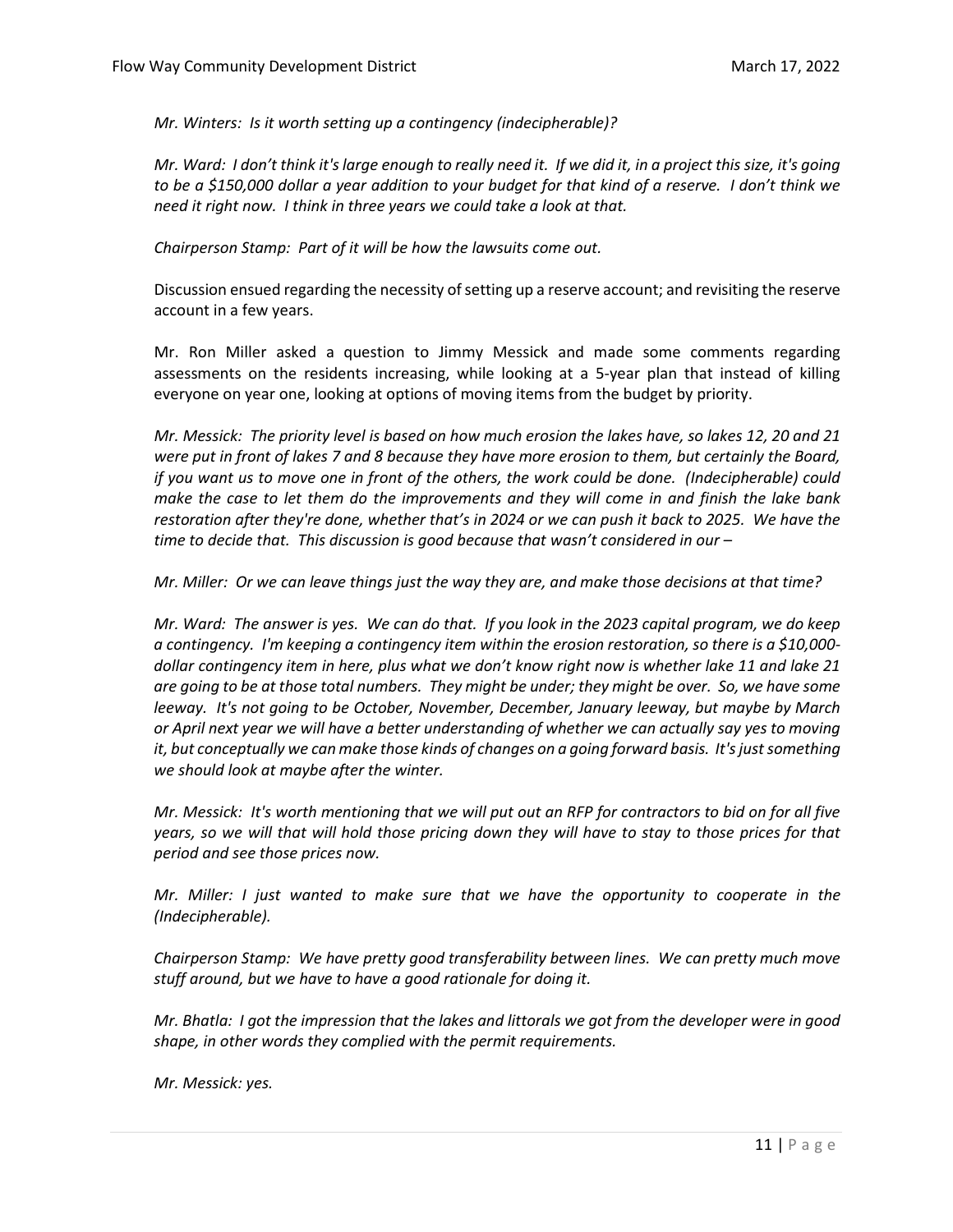*Mr. Bhatla: So essentially the capital improvement program, operations, and maintenance, is not including (indecipherable).* 

*Mr. Messick: yes.* 

*Mr. Bhatla: So, all this information would also provide us information about what we might have had as deficiencies at the time of the turnover. We need these starting points.*

## **II. Proposed Budget – Fiscal Year 2023**

*Mr. Ward: I'm going to start on page 1. Pages 1 through 4 are the meat of your operations budgets. One of the most important elements of this budget is how much cash we will have at the end of the existing fiscal year that will carry us through December 31 when we begin to receive a lot of the assessment revenue from the project. Our estimate is that we will only have about \$90,000 dollars left by the end of this fiscal year that will let us pay bills October, November, and December. What I've calculated here is a way to get that cash level up to roughly \$350,000 dollars to \$400,000 dollars by the end of 2026, so we will then have enough money to carry our budget. I have included \$91,000 dollars in this year's budget. You'll see it as a negative number in the far right column. A negative number in a government in this line item is really money coming in. That's money that will come in, in 2023, 2024, 2025, and then going into 2026 we will have enough money to basically operate the district on the first three months. I've spread that pain out over a three-year period, for lack of a better term, in order to try to meet these requirements. In actuality, the number is roughly 2.7 months of your current year operating budget. The 2.7 comes in because these days we tend to get money around the 18th, 20th, 21st, 22nd of December just due to the way the appraisers and the collectors send us money on an ongoing basis.* 

*Mr. Ward: This budget is broken down by department. Departments are just the segments of the way in which we will operate the District. The first section is all of the administrative costs of the District which we have had in this budget from the beginning of this District. In the current year we are in, it's a \$306,000 dollar a year operation. In 2023, that is a \$350,000 dollar a year operation. Really, the only change to it from budget year to budget year is legal fees and a little increase in insurance projected for 2023. Obviously that number can go up or down simply as a result of the legal fees. The remaining items in here are relatively static items that stay consistent from year to year with some minor changes based on contract changes that we have on a year-to-year basis. Your engineering fees are the second part of this administrative piece. In the current year we are in, your budget is \$25,000 dollars. I've increased it to \$55,000 dollars for 2023. We have a significant cost in the current year we are in simply to get all of the kinds of reports we've developed with Calvin Giordano in the current year necessary to operate this District beginning in 2023-2024, etc. We go to the next part. Your stormwater management system is broken down into essentially two parts. One part is your favorite part of this entire budget which is the external preserve maintenance item. The budget has traditionally been roughly \$260,000 dollars a year. It's basically the same as what it was in 2023, except for \$55,000 dollars that are coming into the budget from some capital improvements, and if you look on the capital plan, that is simply the fencing for the external preserves that's been scheduled in over the five-year period. The next part of your stormwater is the lakes, the lake banks, the littoral shelves, the capital associated with that, and how we are going to operate that in fiscal year 2023. Interestingly enough, our 2022 budget has that number at roughly \$81,600 dollars for the current year. Those are the numbers that we had been consistently carrying for a couple of years in our budget. Now that this is the first year of pay operations and the first year that we have really had an*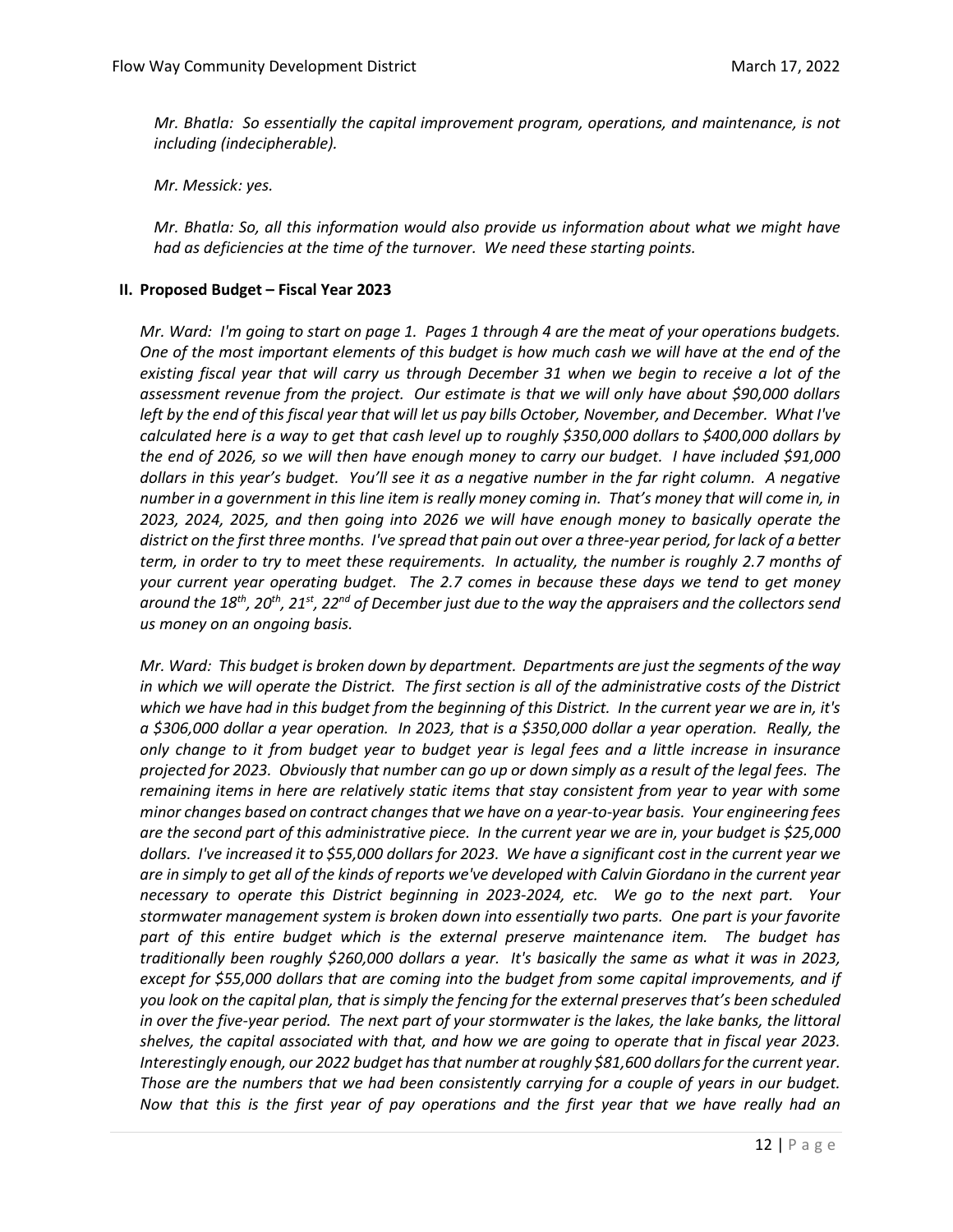*opportunity to evaluate what it really costs to maintain the system, that number needs to go up to \$476,000 dollars for fiscal year 2023, and that includes the capital elements that I will get to in a few moments and that Jimmy has mentioned on an ongoing basis in order to maintain the system. I'm not going to tell you that's the Audubon's scale of operations, because I don't know that obviously, but it will get us to an operational base that I think is substantively more reflective of a community that's built out and that we need to have on a year-to-year basis going forward. You will see improvements from what we have now. The next part of this budget and the other part of the program is the community wide irrigation system. The irrigation permits, as Jimmy referenced, were permitted at 374 million gallons a year of irrigation water for this entire community. It sounds like a lot of water but for a community of this size it's pretty normal. It included the pump station, the pumps, and wells with the station, etc. In the past, it was estimated at \$35,000 dollars. The real number is roughly \$125,000 dollars a year in order to operate and maintain that system including a few minor capital elements that go with it. Then another big piece is the landscaping systems and those assets at the front entranceway. They include your fountains, pavers, the bridge which surprised me. It's a private bridge, not maintained by Collier County. It's a bridge specifically for Esplanade, so it's got to be insured, it's got to be operated and maintained correctly. That budget is \$268,000 dollars for fiscal year 2023. In our old budgets we had roughly \$45,000 dollars, obviously not even close to what it's going to require to maintain that bridge. So, your overall operating budget is \$1,653,000 dollars for fiscal year 2023, plus the \$92,000 dollars to try to move some of the cash balance up, so your total assessment is going to be roughly \$1,744,000 dollars for fiscal year 2023. What does that mean? It means our existing assessment is \$525.04 dollars per unit. Our projected assessment for fiscal year 2023 is \$1,473.28 dollars. Although it is a pretty significant number in terms of the change, what we tried to do in terms of this budget was make that number sustainable for five years. Basically \$1,500 dollars a year is what we think we will need, but maybe with some minor increases or decreases, most of that I think will be more litigatory in nature in terms of increases, and if we have any other unexpected expenses, it may have an impact on that number.*

*Mr. Bhatla: Certain systems have been moved from HOA to CDD, so essentially the cost it isn't going up because we were spending it already.* 

*Mr. Ward: What's in the existing anticipated columns we pulled over basically from the HOA. But then we did do an external separate evaluation of the cost it would take us to do that, including the capital costs, which is a significant portion of this entire budget process.* 

*Chairperson Stamp: But there is a difference. When the HOA was under developer control, they didn't do the maintenance. We are building in numbers for maintenance that they didn't.* 

*Mr. Bhatla: In other words, the irrigation system was being operated by HOA, now we are just taking it over, so we are increasing our costs, and the HOA is decreasing their costs. Would there be a net number?*

*Mr. Ward: No this is not a net number.*

*Mr. Miller: I think what he's saying is that there isn't additional money for the residents, it's just that if the Taylor Morrison HOA was to do this, but they didn't and that's why we are suing them.*

*Mr. Ward: Right. That's what I'm saying.*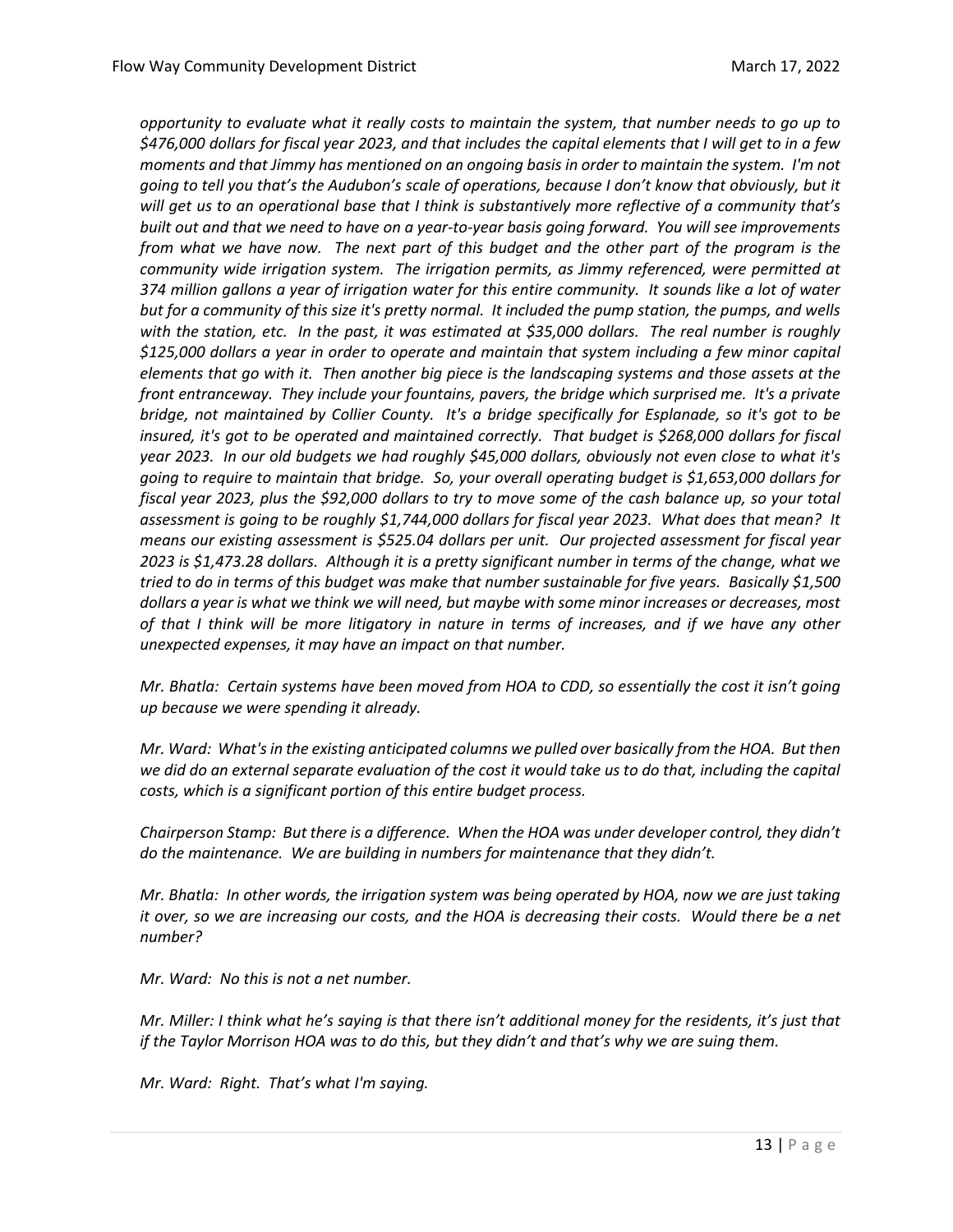*Mr. Bhatla: So, it's all an additional amount.*

*Mr. Ward: A lot of it is. The one thing we, as a government, cannot do – I don't make representations that an HOA number should go down by what we are doing. We independently looked at this entire system, and at what the existing HOA is doing, and what was being done by Taylor Morrison, and we came up with an independent analysis of that. That's what all of Jimmy's reports do for us, come up with the real cost of maintaining the system. Whether the HOA does it or we do it, this is the number. This is what it's going to take to run this program for this year, for this coming year and for the four years thereafter, on a reasonable basis for this community. As Ron was trying to say, the numbers we had in our budget were old Taylor Morrison HOA budget numbers. They were just not right. They were too low. They never were right. So, the \$1,473.28 is the assessment rate proposed for 2023. The other number that's important is what we call the cap rate. That's the rate that we establish where we don't have to do mailed notice every year to the community. This year we are going to send out 1,183 notices to the community. The cap number is \$1,767.94. That means as long as we don't go over that assessment rate for the next however many years, then we will not need to do mailed notice if we stay within the constraints of this budget. Along with the capital program element for the next five years, and what we anticipate may be some changes, either increases or decreases going forward for operations, I'm confident we should be able to stay within the \$1,700 dollar number.* 

*Mr. Winters: What's the importance of not having to send mailed notice.* 

*Mr. Ward: It's more just doing it. It's a \$5,000 dollar expenditure for us to go through that entire process.* 

*Mr. Bhatla: These costs include the maintenance of the preserves?* 

*Mr. Ward: Yes.* 

*Mr. Bhatla: Which of course is very much a subject of discussion. Why this should be included?* 

*Mr. Kleck: The perimeter fencing issues, do we have monies in there for that?*

*Mr. Ward: Yes, we have phased those in over a 2-to-3-year period to handle the fencing.* 

Mr. Miller made comments which were (indecipherable).

*Chairperson Stamp: Jim and I worked to put this together and the thought is, some of these numbers are probably high, but it is my intent to let all of the Board Members go through this line by line at a meeting and say, I want to increase or decrease this line, and we can come to a consensus and vote on it. We can do that. We can shape it. These are the parameters of what would implement the plan with the obligations as they exist today. Maybe not as they exist after the court case or down the road, but that's the framework we wanted to put together. It's an attempt to capture everything. Keep in mind that it is easier to reduce than it is to add. In fact, we get to a point legally where we can't add.* 

*Mr. Kleck: That being said, these numbers probably won't get any worse than what they are now in this report.*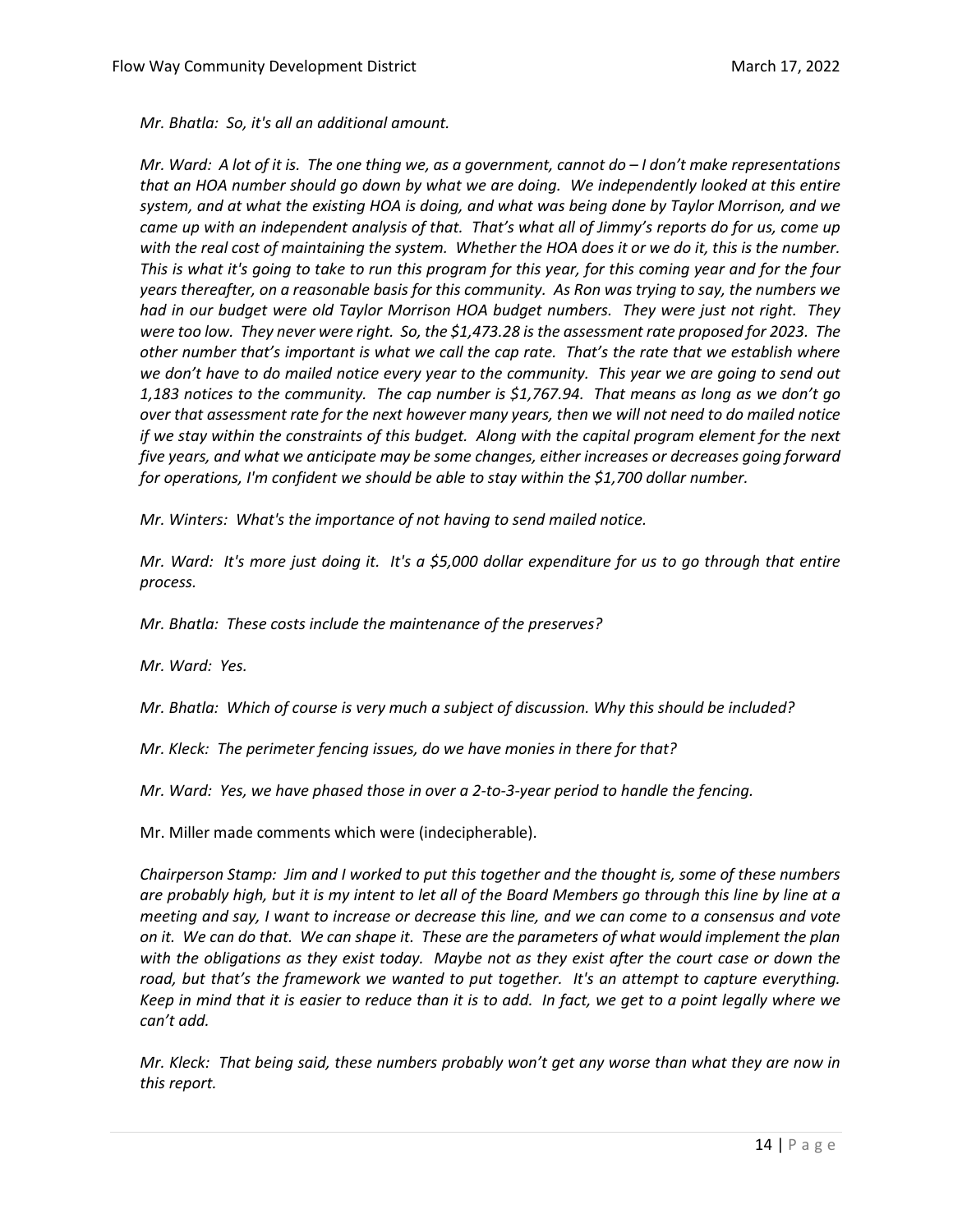*Mr. Ward: In terms of if you want to add something, the answer is no. My intent and Jimmy's intent was to make it something that is sustainable for us for a 5 year period.* 

*Mr. Miller: I think it's good that we know the actual operating cost as this budget presents it, but still think we could remove some funding to preserves.*

*Mr. Ward: One thing I think it's important to remember, the adoption of the budget doesn't commit you to spending it exactly the way it's here. So, even though I have, for example, the budget for the preserves, what they are, that decision – personally I think leaving it in is a good idea just because we need to sustain the assessment level. It doesn't mean we have to do it.* 

*Mr. Miller: but if we approve it, we have to assess it and don't have to spend it, what I'm suggesting is that we reduce the amount so that when we do the assessments that amount isn't included in the assessments.* 

*Mr. Winters: I know you've beat this to death in prior meetings, but it's worth rehashing again, responding to Ron's point, are we liable to the Army Corps of Engineers for not maintaining it if we don't? Is that a legal question?* 

*Chairperson Stamp: That's a legal question and I'm not a lawyer anymore. The simple answer is we*  don't know if we don't do it if they are going to go after Taylor Morrison or us. We can speculate and *argue either side of that, but until it happens, we don't know.*

*Mr. Winters: I guess the next question is, has our counsel been in contact with Corps, and if so, have they offered any hope that they are going to step in and do anything or are they just waiting for Taylor Morrison to reach maintenance phase before they come back to finalize the permit.* 

*Chairperson Stamp: The Corps has offered no guidance. There has not been any contact in quite a while. We've gotten no feedback from the Corps about anything. I guess the nature of government bureaucracy is, and I used to be part of one, is to wait for someone else to make the decision. That may be unfair to the Corps, but they know about all this; they have been advised but they are just not responsive.* 

*Mr. Winters: So, is it fair to say that their current posture is that they are going to wait for Taylor Morrison to get through the mitigation phase before they have to sign off on?*

*Chairperson Stamp: I'm not sure they are going to do anything even then.*

Discussion ensued regarding the Corps; most of this discussion was (indecipherable).

*Mr. Miller: Jim, do we have the opportunity to get that stuff that to the (indecipherable)?*

*Mr. Ward: Yes.* 

*Mr. Miller: Then I would suggest at least for the purposes of this meeting, that the Board consider eliminating the preserve maintenance, continuing to maintain the internal preserves plus \$10,000 for additional preserves and let the chips fall where they may and we will take care of emergency when they happen.*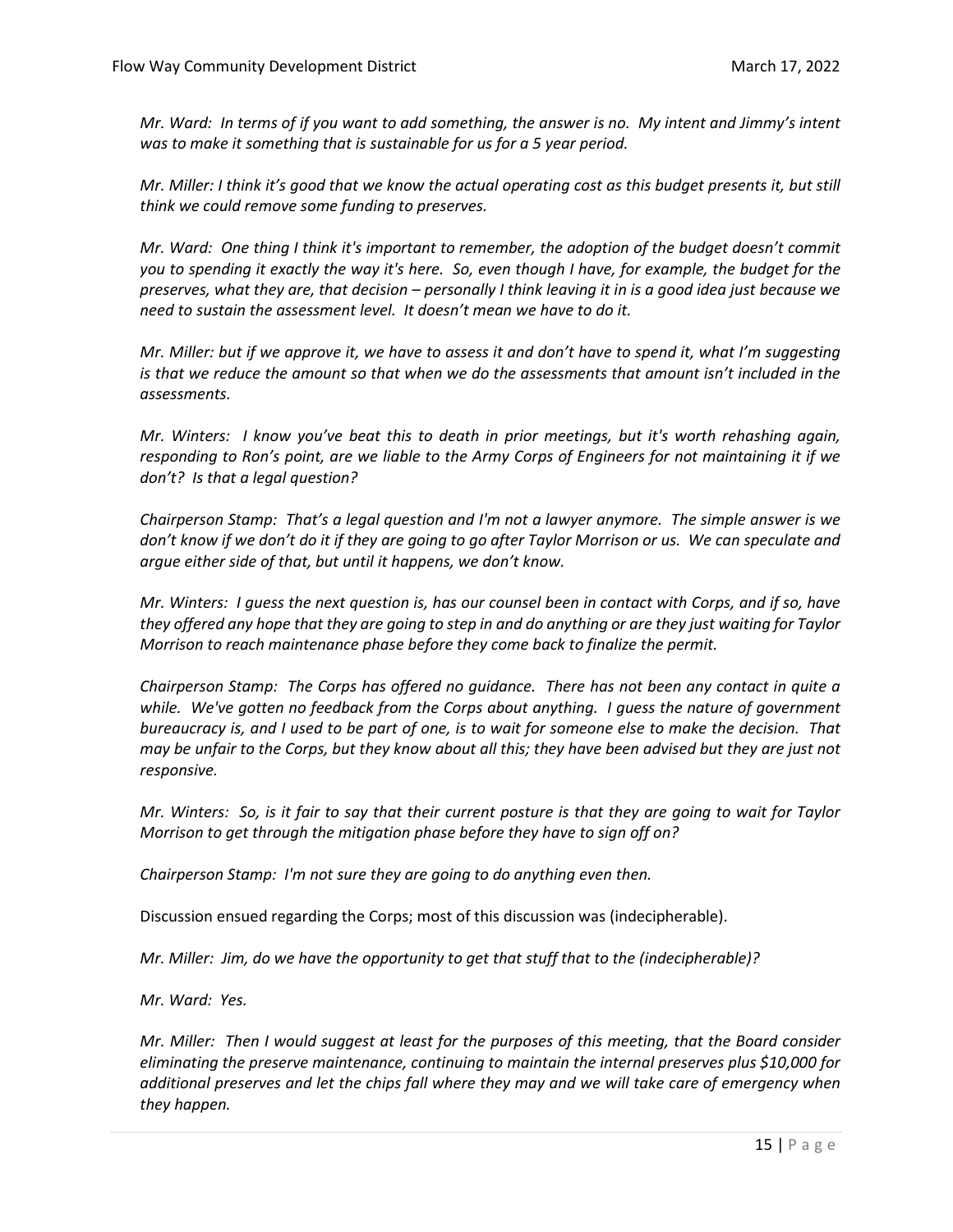*Chairperson Stamp: Remember Barbara Kininmonth indicated that the 1 and 3 preserves were done, and that they were spending literally hundreds of thousands of dollars on the preserves in the north end. So, it's not like they are being ignored if you believe what she said under oath. Again, we've got two more months. We could do it next month or the month after, or we could actually reduce the budget at the July hearing if we want to do that.* 

*Mr. Bhatla: Is the preserve an independent piece of property with its own title, or is that wrapped up in the community?*

*Chairperson Stamp: There are separate specific deeds for that property that are not part of the Esplanade development.* 

*Mr. Bhatla: Then the question would be how could the CDD accept that because this is an independent free standing property?*

*Chairperson Stamp: That was done by a Board controlled by Taylor Morrison. That is part of the lawsuit, that they violated their fiduciary duty when they accepted those parcels with essentially no debate at all. That is in essence the lawsuit against the directors; they should not have accepted it. And if there are any other items people want to make motions on, either up or down, we can't communicate with each other, but you could let Jim know as that would be helpful in facilitating what we are going to do. Also, if we do fully fund the preserves as recommended and we don't spend it, we are just adding to our contingency expenses down the road.* 

*Mr. Miller: (Indecipherable).* 

*Mr. Winters: Does that legal fee line item include the anticipated cost of the second lawsuit?* 

*Chairperson Stamp: No.*

*Mr. Winters: Should we put an additional \$50,000 dollars in there?*

*Chairperson Stamp: We can do that. (Indecipherable). Keep in mind if we go to trial in June, which again is not likely, given the way they do it. They schedule a bunch of cases on the same days, knowing some will settle before trial, and you don't know if the line will get to you or not. But assuming we win everything, there is going to be an appeal, and it's going to drag out. We are not going to walk out of the courtroom with a check or anything, but after the trial our legal fees should be substantially reduced as trial time is very expensive.* 

*Mr. Winters: I just think it would be a good idea to earmark funds for the second lawsuit.*

*Chairperson Stamp: That's reasonable.* 

**III. Consideration of Resolution 2022-3, a resolution of the Board of Supervisors of the Flow Way Community Development District approving the Proposed Budget for Fiscal Year 2023**

Chairperson Stamp indicated Resolution 2022-3 would be held until July 2022 when the Budget would be adopted.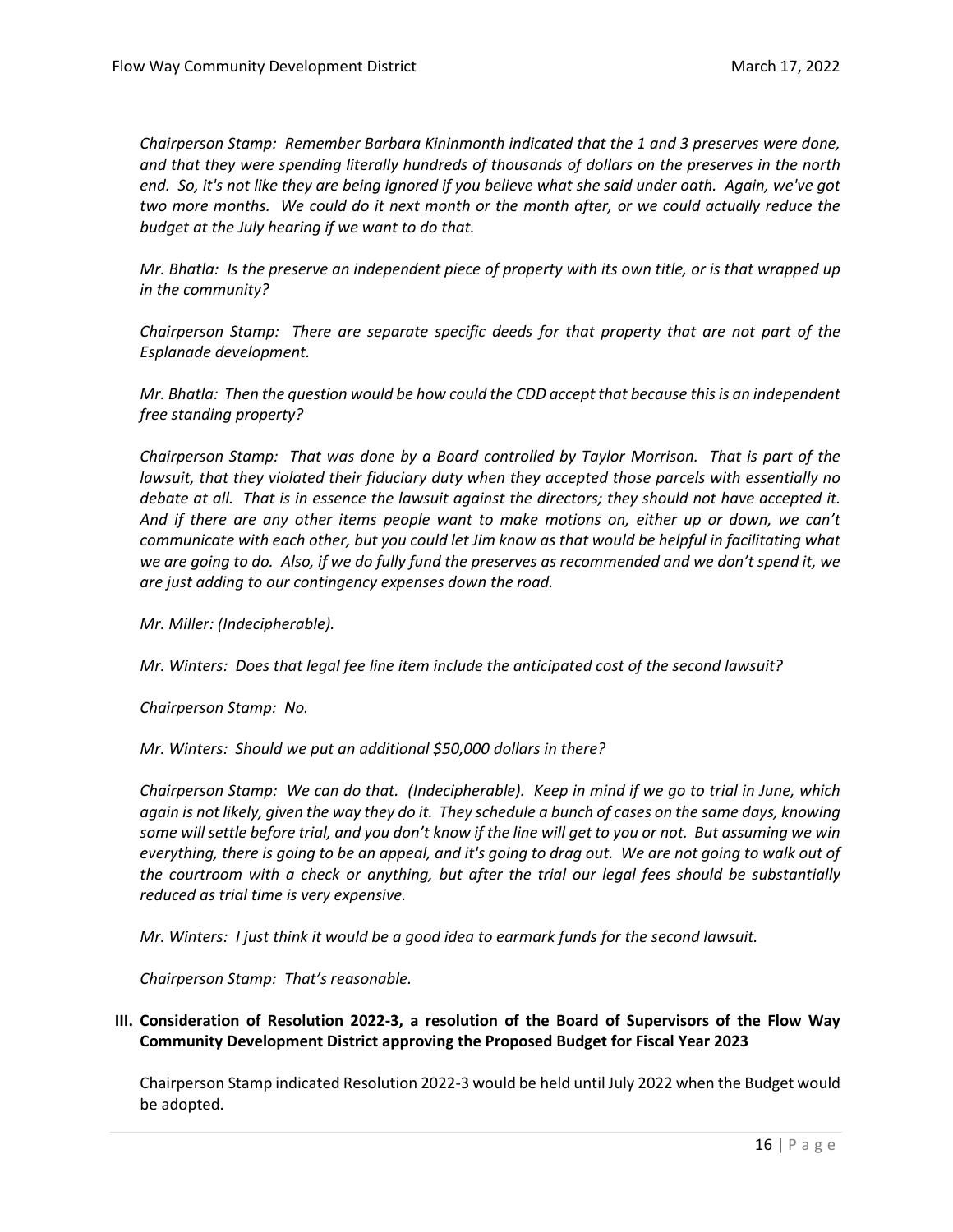#### **SIXTH ORDER OF BUSINESS Supervisor's Request**

**Mr. Ron Miller - Discussion of additional Taylor Morrison lawsuit for construction defects and deferred maintenance**

This Item was discussed during the Second Order of Business – Public Comments portion of the meeting.

**SEVENTH ORDER OF BUSNESS Staff Items** 

**I. District Attorney – Woods, Weidenmiller, Michetti, & Rudnick**

- **a. Status Report on Litigation**
- **b. Non-Binding new Arbitration Hearing date – April 26, 2022**
- **c. Update on discussions with HOA as to potential new litigation**

These Items were discussed during the Second Order of Business – Public Comments portion of the meeting.

### **II. District Engineer - Calvin, Giordano & Associates**

- **a. Preserve Tree Removal**
- **b. Strategic Operational Plan**
- **c. SFWMD Water Use Permit Transfer**
- **d. Preserve Area Fire**
- **e. 20-year Stormwater Needs Analysis**

Mr. Messick indicated these items were covered previously and he did not have anything additional to add.

*Mr. Bhatla: We are still pumping at normal? How much is it?*

*Mr. Messick: Yes. I believe that one pump is pumping full and the other pump they are looking at.* 

Mr. Ward indicated he would provide an update about the pump during his report.

#### **III. District Manager – JPWard & Associates, LLC**

#### **a. Manager's Report February 2022**

**b. Financial Statements for period ending February 28, 2022 (unaudited)**

*Mr. Ward: There are two wells that supply irrigation water to the community along with a lake which is where the water is flowed into. Those two wells house two pumps. One of the wells and the pumps is working just fine. The second well and pump are flowing at very low volumes. The pump and the motor have been pulled. The well casing itself is going to have to be inspected. It looks like there could be some damage to the well casing itself and I have no clue what that's going to cost, but we will know that as soon as we get it done. The main issue, it looks like the pump is shot, but the motor is in good shape, so the pump will go back to the shop for either repair or replacement*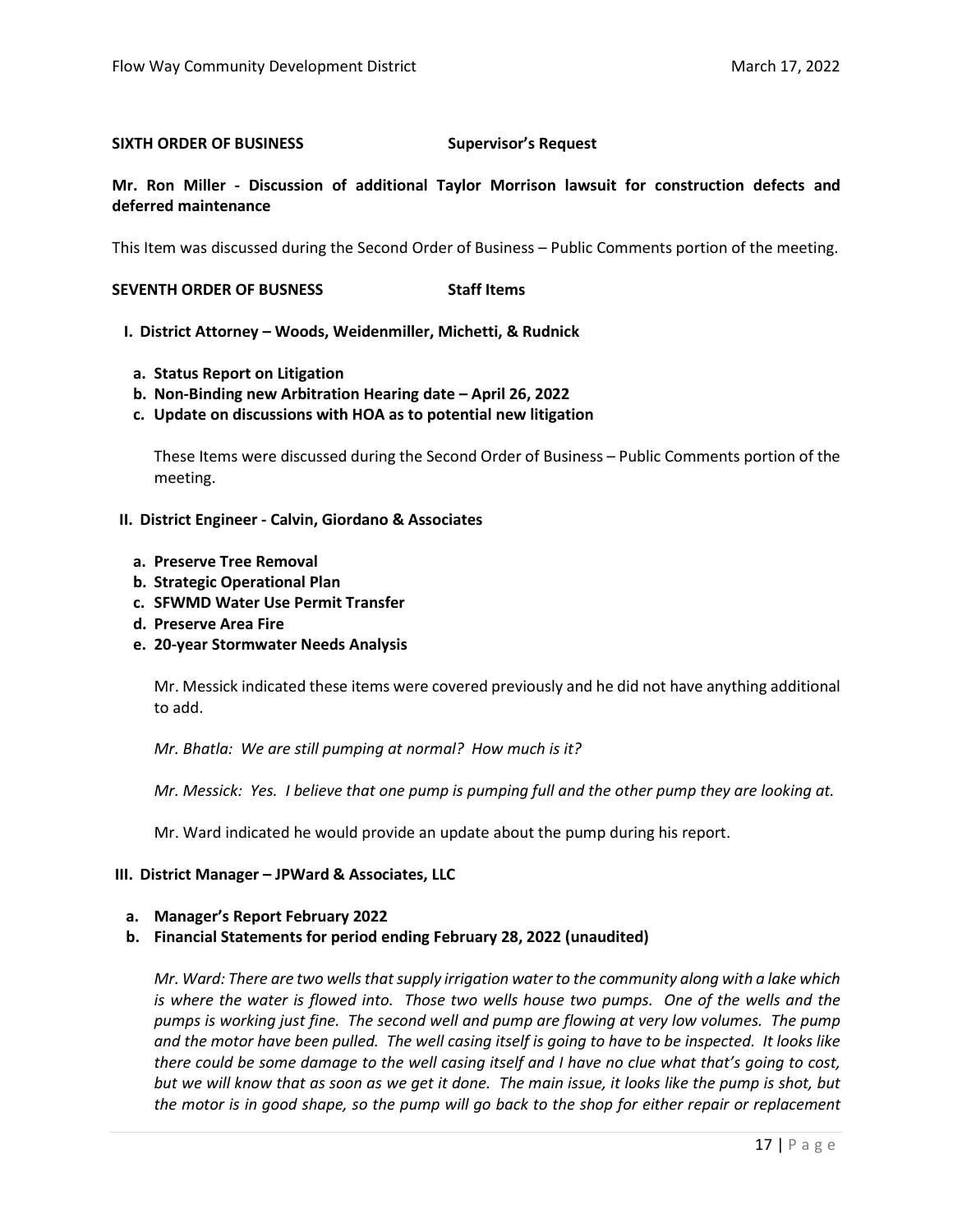*more than likely, and then the casing needs to be looked at before either of those go back in the system. That one will be offline. I don't have a time since this well and pump were just pulled while we were having this meeting. As soon as I have more information, I will advise you at your next meeting or sooner if it becomes egregious.* 

*Mr. \_\_\_\_\_2:10:57: Do we have adequate water?*

*Mr. Ward: For the moment I think (indecipherable). I think the lakes are low because we are not pumping as much as we really need to pump. The community is getting enough water, but it does need to be fixed soon.*

*Mr. Kleck: The discrepancy we are finding now, is that due to a lack of maintenance on Taylor Morrison's part?* 

*Mr. Ward: The pump and the motor are 30 feet down, so there is no maintenance to do on them unless they break. It broke. And it just broke two weeks ago. So, I can't say it's – this could happen to us 2 or 3 years from now. They should last a long time, but this one didn't. If it's been in the ground since 2013, it's 2022, so it's been the ground a while.* 

*Mr. Bhatla: I hope it's the pump only.*

*Mr. Ward: Me too. I hope it's not the well casing.* 

*Chairperson Stamp: We also have the issue of is there a pump available, what with the supply chain.* 

*Mr. Ward: If a new one is not available, we will refurbish it for now and order a new one, but the well casing is the most important thing.* 

Discussion ensued regarding the pump and well casing; and the importance of being able to pump sufficient water.

# **EIGHTH ORDER OF BUSINESS Audience Comments**

**Audience Comments: Public comment period is for items NOT listed on the Agenda, comments are limited to three (3) minutes per person, assignment of speaking time is not permitted, however the Presiding Officer may extend or reduce the time for the public comment period consistent with Section 286.0114, Florida Statutes**

Chairperson Stamp asked if there were any additional comments or questions from the Board Members or audience members.

*Mr. Boguslawski: A lot of good thinking going on in this meeting. I am very impressed with you guys and the work you did putting the budget together, putting the initial numbers together. If I were in your shoes thinking about a budget, I'd ask where the numbers could go down and where they could go up. You were sort of doing that. One of the big areas where you will see some shifting is from the HOA to the CDD and we've got to do that. It's a big unknown to me too, but obviously as we think about budgets, we are very interested in the irrigation system. We are very interested in that front bridge. So, some of your bigger costs, there are things that as we do the tear might come from you back to us. We have a different year*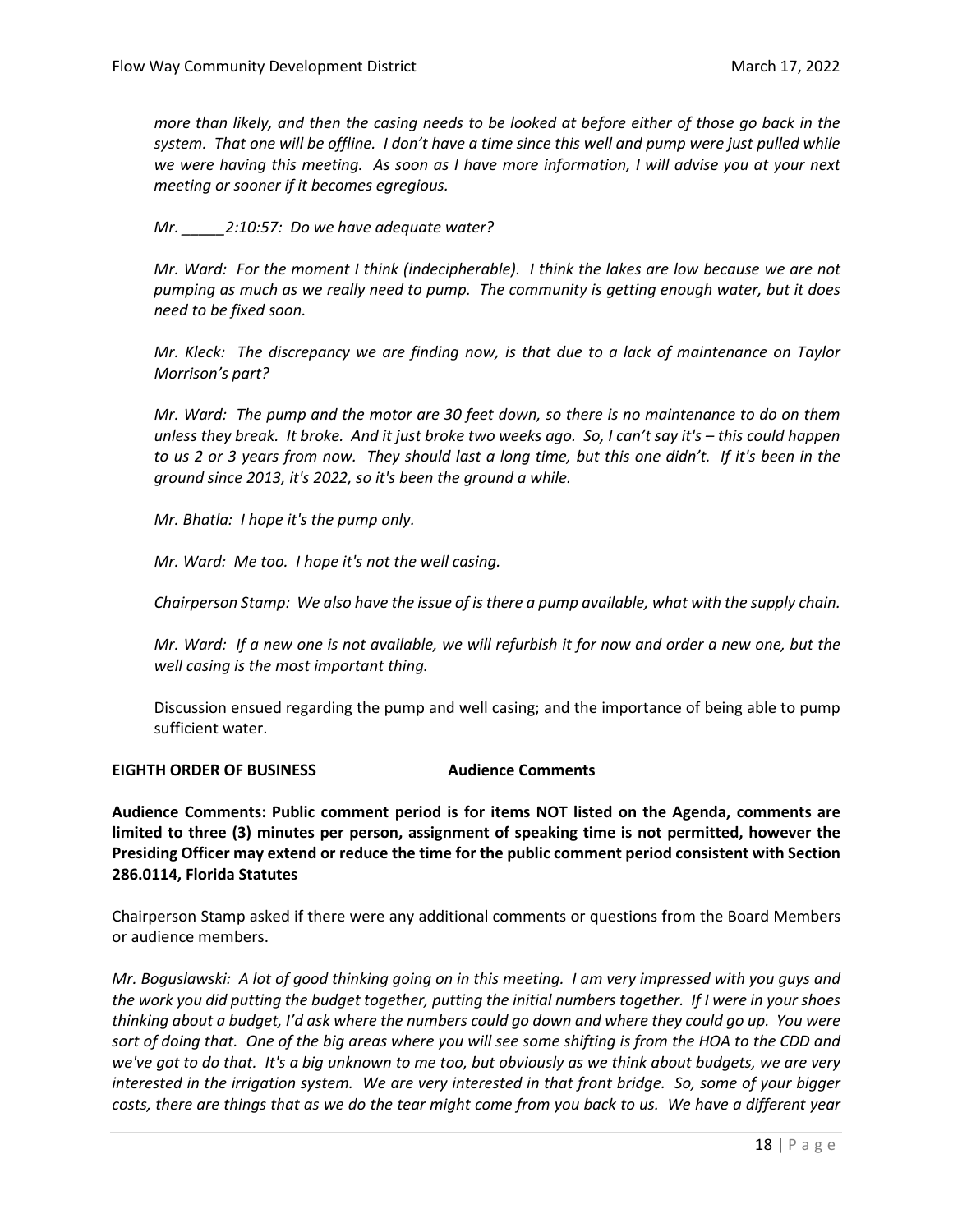*than you do timing wise. Ron, I don't think you were here when Jim Hadder spoke. He covered the aqua range a little bit, but the near term thing, (indecipherable) keep the golf balls within the aqua range. I really think the aqua range stuff is an earlier thing, not a later thing. We are going to try and make it happen. I don't know if we will be successful. Jimmy, you said something about downspouts spilling on the ground and having to be fixed before erosion is addressed?*

*Mr. Messick: Yes.*

*Mr. Boguslawski: If there is a need for us to do something on the HOA side just get a hold of me and we will connect you with the right people. That sounded to me like something we've got to get a hold on.* 

*Mr. Messick: The downspouts from the house to the lake were not permitted and (indecipherable) recommend it get fixed or you are going to have the same problem again.* 

*Mr. Boguslawski: Part of your answer is a straight shift. Taylor Morrison was subsidizing the lots, every year the subsidies drop, but we are still finding things that they didn't do. Some of it was the removal of the Taylor Morrison subsidies. They used to put flowers all over the place to make it look nice coming in and they paid for that entirely so that they could sell houses. The last issue is, on the failed pumps, I think the situation is a little bit worse than Jim said. Neither pump is working. When the first one came out, they shook it and it apparently started working. The first pump was down for quite a while. The second pump did not appear to be working. It turns out that the simple test (indecipherable) pulled 30 gallons of water in a minute for a pump that was supposed to be pumping 3 to 5 gallons per minute, so that pump obviously had a problem. The field report that I got before I came in here is that pumps are available at \$20,000 dollars per pump. I didn't hear about the pump versus – I didn't hear the split that you heard. I heard that the field guy thought that might have been (indecipherable). There are questions about how deep the well is. I clearly heard that the well may need to be not only inspected, but redrilled. So, there are going to be some costs there. That is, to me, a priority item. Then there are some downstream things about whether there was a defect in construction. There are some things associated with that, based on what the inspections find. We are finding lots of things that are failing at year (indecipherable). That tends to be due to the quality of materials or quality of assets that the developer did.* 

Discussion ensued regarding whether the pump issues could be a result of a construction defect.

Chairperson Stamp asked if there were any additional comments or questions; there were none.

#### **NINTH ORDER OF BUSINESS Announcement of Next Meeting**

**Announcement of Next Meeting – April 21, 2022** 

#### **TENTH ORDER OF BUSINESS Adjournment**

Chairperson Stamp adjourned the meeting at approximately 3:30 p.m.

**On MOTION made by Mr. Tom Kleck, seconded by Mr. Martinn Winters, and with all in favor, the Meeting was adjourned.**

Flow Way Community Development District